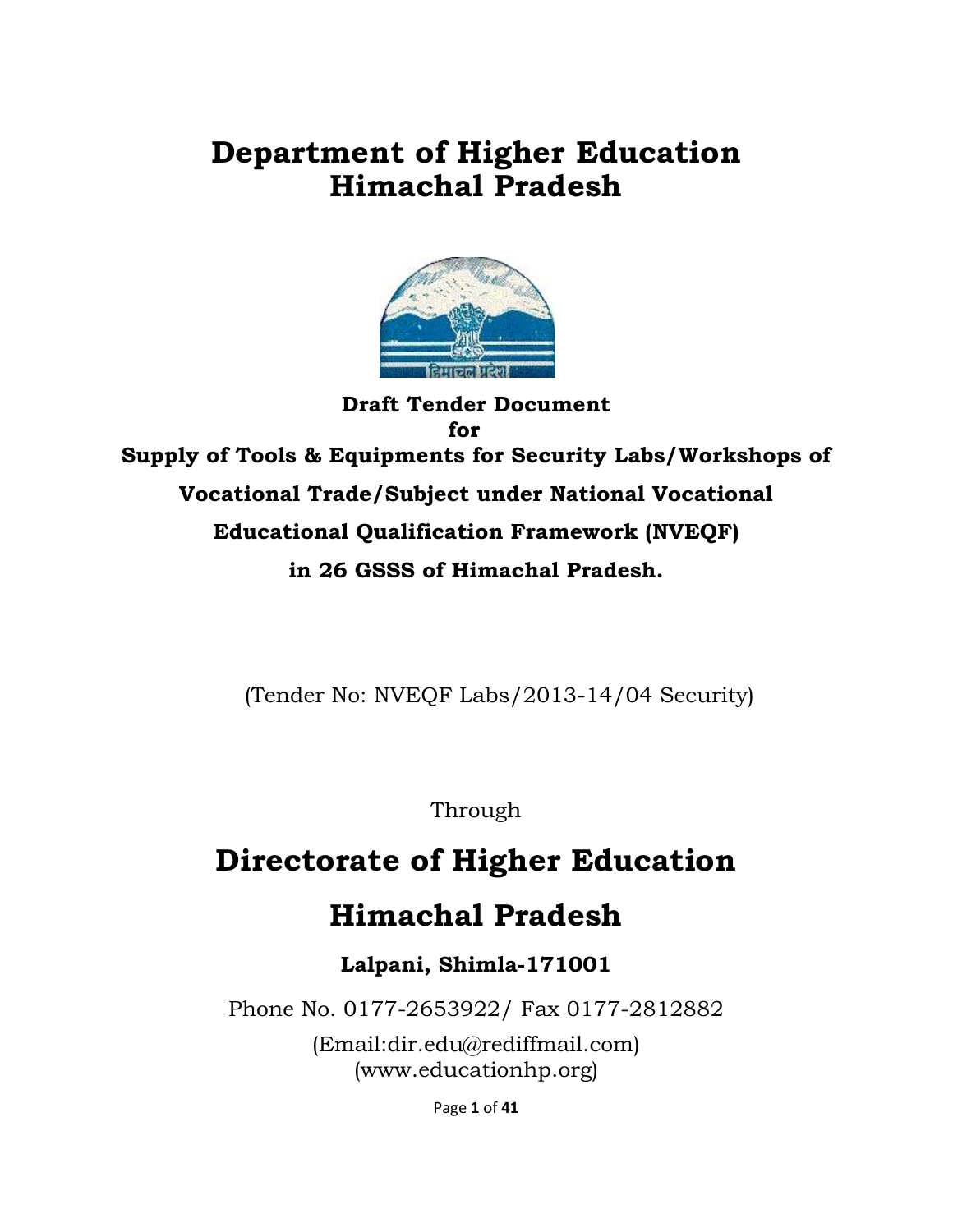#### **IMPORTANT INFORMATION**

|                             | Non-Refundable Tender Rs. 5,000/- (Rupees Five Thousand<br>only)                                   |  |  |  |  |  |
|-----------------------------|----------------------------------------------------------------------------------------------------|--|--|--|--|--|
| Cost                        | through demand draft from a Nationalized Bank,<br>drawn in favor of "Director of Higher Education, |  |  |  |  |  |
|                             | Himachal Pradesh", payable at Shimla. The tender                                                   |  |  |  |  |  |
|                             | document is non transferable.                                                                      |  |  |  |  |  |
|                             |                                                                                                    |  |  |  |  |  |
| <b>Sale of Tender</b>       | working days during office hours w.e.f<br>All                                                      |  |  |  |  |  |
| document (Amended)          | 01/11/13, 10:00 AM to 08/11/13 at 5:00 PM                                                          |  |  |  |  |  |
|                             |                                                                                                    |  |  |  |  |  |
| EMD:                        | The<br>Bidders has to submit <b>Earnest</b><br><b>Money</b>                                        |  |  |  |  |  |
|                             | Deposit (EMD) in favour of Director of Higher                                                      |  |  |  |  |  |
|                             | <b>Education: Rs.3 Lacs</b> only in form of Demand Draft                                           |  |  |  |  |  |
|                             | from a Nationalized Bank drawn in favor of Director of                                             |  |  |  |  |  |
|                             | Higher Education Himachal Pradesh payable at Shimla                                                |  |  |  |  |  |
| <b>Last Date of</b>         | At $1:00$ PM on $11/11/2013$ at Directorate of                                                     |  |  |  |  |  |
| <b>Submission of Tender</b> | <b>Higher Education, Lalpani, Shimla-171001</b>                                                    |  |  |  |  |  |
| Date of opening of the      | At 2.00 PM on 11/11/2013 at Conference Hall,                                                       |  |  |  |  |  |
| <b>Bids</b>                 | Directorate of Higher Education ,Shimla-<br>171001                                                 |  |  |  |  |  |
|                             |                                                                                                    |  |  |  |  |  |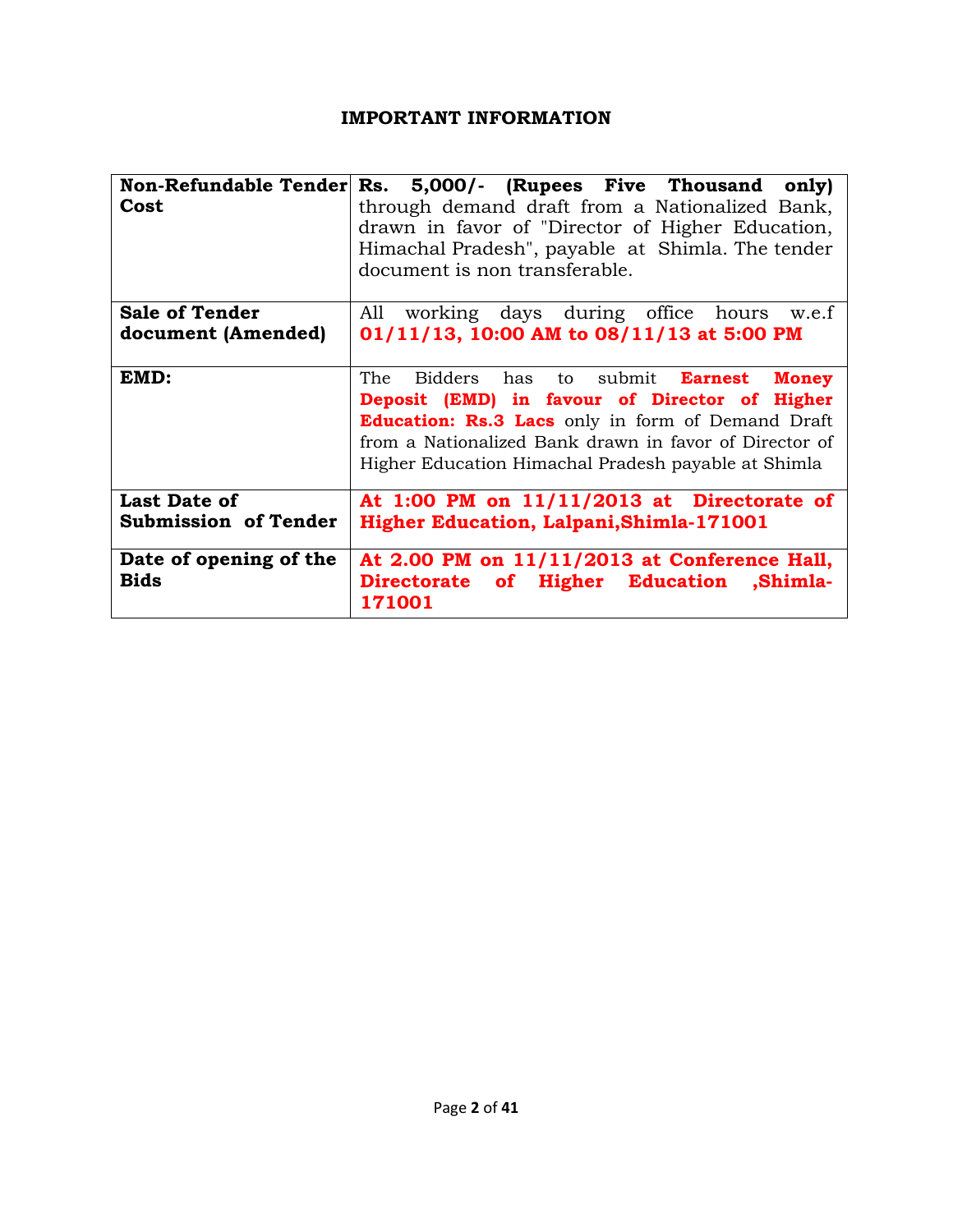|                  | Sr. No. Contents                            | Page      |
|------------------|---------------------------------------------|-----------|
| 1.               | Preface and Project Profile                 | 4         |
| 2.               | Scope of Work                               | $5-9$     |
| 3.               | Definitions                                 | $10 - 11$ |
| 4.               | Eligibility Criteria                        | 11        |
| $\overline{5}$ . | <b>General Conditions</b>                   | $12 - 13$ |
| $\overline{6}$ . | <b>Implementation Schedule</b>              | 13        |
| 7.               | <b>Bid Document</b>                         | $13 - 15$ |
| 8.               | Sub-letting of the Contract                 | 16        |
| 9.               | Cost of Bid Document                        | 16        |
| 10.              | <b>EMD</b>                                  | $16 - 18$ |
| 11.              | <b>Bid Validity</b>                         | 18        |
| 12.              | Submission of proposals                     | 18-19     |
| 13.              | Panelty                                     | $20 - 21$ |
| 14.              | Acceptance & Withdrawl                      | 22        |
| 15.              | <b>Bid Forms</b>                            | $22 - 23$ |
| 16.              | Opening of proposal                         | 23-24     |
| 17.              | Evaluation of selection Criteria            | $24 - 25$ |
| 18.              | Language of Bid & Correspondence            | 26        |
| 19.              | <b>Bid Currencies</b>                       | 26        |
| 20.              | <b>Award of Contract</b>                    | 26-27     |
| 21.              | Confidentiality                             | 27-28     |
| 22.              | Insurance                                   | 28        |
| 23.              | Arbitration                                 | 29-30     |
| 24.              | Legal Jurisdiction                          | 30        |
| 25.              | Payment Structure                           | 30        |
| 26.              | Performance Bank Guarantee for operations   | 31        |
| 27.              | Force Majeure                               | 31-32     |
| 28.              | Representation and warranties by the bidder | 32        |
| 29.              | Annexure                                    | $33 - 41$ |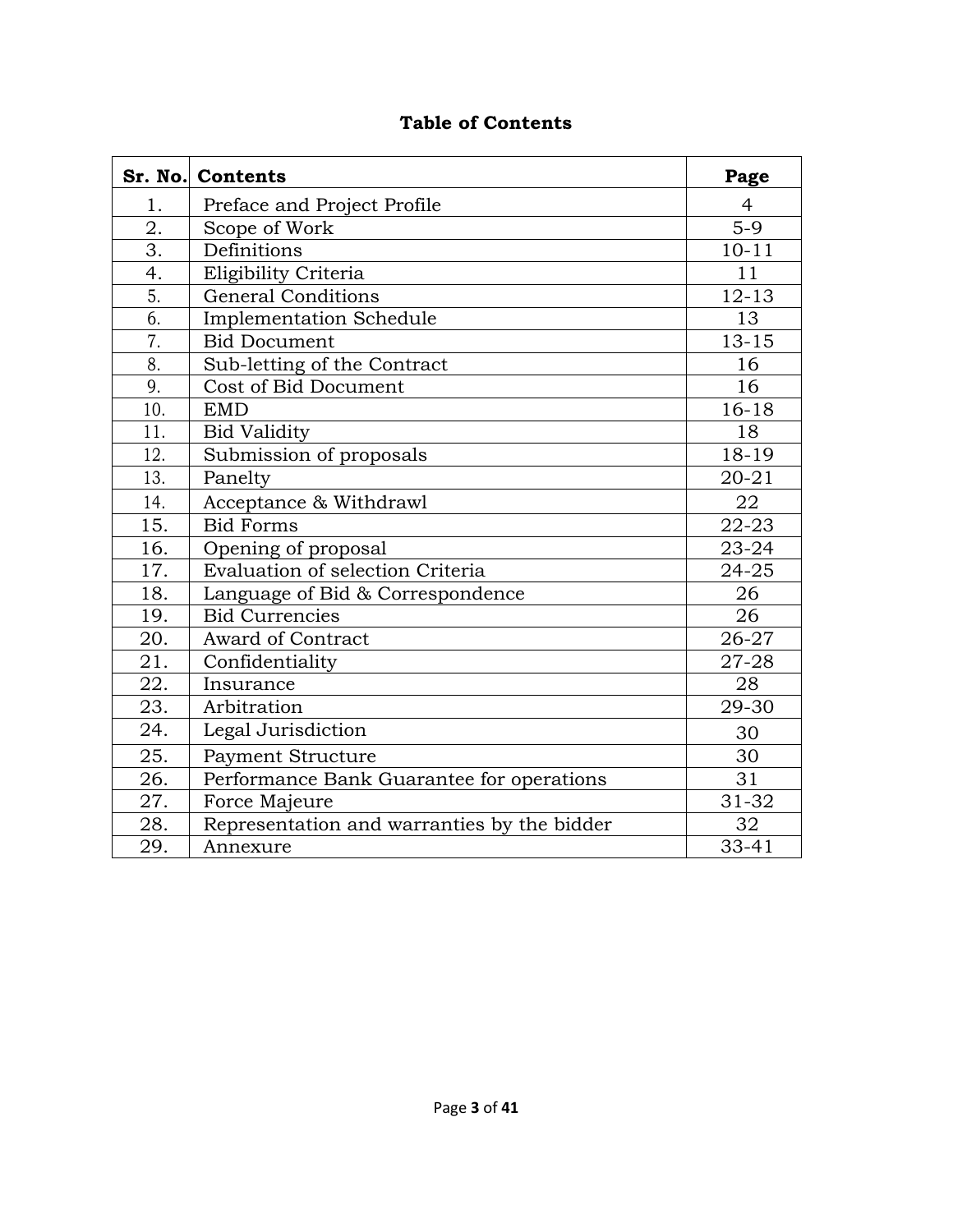#### **Section I - Preface and Project Profile**

# **The salient features of the Project implementation approach are as follows:**

The process of development of a National Vocational Education Qualifications Framework (NVEQF) is presently underway in the country. The NVEQF is going to set common principles and guidelines for a nationally recognized qualification system, covering schools, vocational education institutes and institutes of higher education with qualifications ranging from secondary to doctorate level, leading to international recognition of national standards. Students would have the scope for vertical and horizontal mobility with multiple entry and exits. This would be especially useful to promote the creative genius of every child including children with special needs.Extensive consultations with the State Govt. have been carried out.

- a. The Department of Higher Education, Government of Himachal Pradesh, has started vocational education in selected 100 Govt. Sr. Sec. Schools of the state under NVEQF a Centraly Sposored Scheme.
- b. The Department of Higher Education, Himachal Pradesh intends to implement the NVEQF project for all the liabilities covered under the scope of work mentioned in this tender document for 26 Govt. Sr. Sec. Schools.
- c. The Department of Higher Education invites sealed Pre-qualification/ Technical and Commercial proposals from eligible Bidders for selection to establish Securitys Labs under NVEQF Project in 26 Govt.Senior Secondary Schools (**Annexure-F).** The bidder shall be selected as per the procedures described in this tender document.
- d. Bidders may note that Bids are to be submitted as per the instructions laid out in **Section III** of the tender document.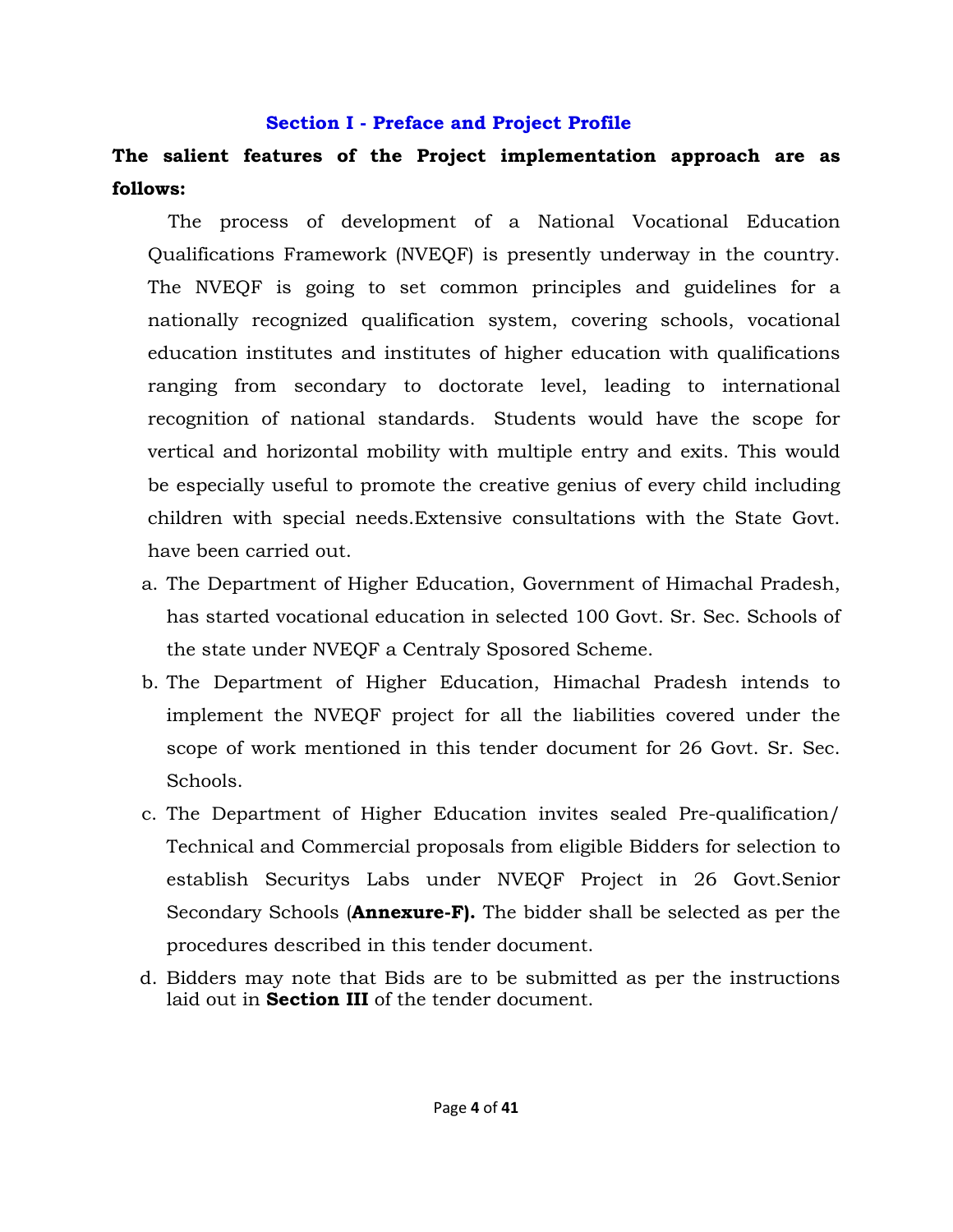### **Section II: Schedule of Requirements**

# **Bidder is required to undertake the Scope of Work for schools as**

### **mentioned below:**

# **1. Scope of Work**

The scope of work of tender will include the Supply of below listed Lab Equipments in Security Labs which shall be set up in selected 26 GSSS of Himachal Pradesh.

| S.No           | <b>ITEM DESCRIPTION</b>  | <b>QTY</b> | Specification                                 |  |  |
|----------------|--------------------------|------------|-----------------------------------------------|--|--|
| $\mathbf{1}$   | HANDHELD METAL           | 1 No.      | Sensitivity-Detects small coin to bigger      |  |  |
|                | <b>DETECTOR</b>          |            | metal objects, Detection-Detects ferrous,     |  |  |
|                |                          |            | non ferrous metals, weapons concealed         |  |  |
|                |                          |            | with ferrite, Battery-Nickle Cadmium          |  |  |
|                |                          |            | rechargeable 4.8 V, Battery charger-Works     |  |  |
|                |                          |            | on 220V AC 50 Hz, Indicators-Audio            |  |  |
|                |                          |            | Alarm, red and yellow LED's for on & low      |  |  |
|                |                          |            | battery sound detection alarm.                |  |  |
| $\overline{2}$ | <b>DOOR FRAME METAL</b>  | 1 NO.      | Metal Detector with good quality wooden       |  |  |
|                | DETECTOR(wooden type)    |            | frame sunmica finish with in built            |  |  |
|                |                          |            | walk/stop indicators, Detects small arms      |  |  |
|                |                          |            | like pistol, knife, etc concealed on a person |  |  |
|                |                          |            | even under ferrite rods, Indicators on front- |  |  |
|                |                          |            | walk, stop & Low Battery, Sensor-Infra        |  |  |
|                |                          |            | Red, Advanced micro processor based           |  |  |
|                |                          |            | inductioo loop with immunity to electro       |  |  |
|                |                          |            | magnetically noisy environment, , inbuilt     |  |  |
|                |                          |            | battery charger, Audio-4 type tone(simple     |  |  |
|                |                          |            | alarm, Loud Alarm, Police Alarm, differnt     |  |  |
|                |                          |            | tone for ferrite detection), Uniform          |  |  |
|                |                          |            | detection from top to bottom, Control         |  |  |
|                |                          |            | panel along with LED indicators with visual   |  |  |
|                |                          |            | display leds for indicating presence of       |  |  |
|                |                          |            | metals, weapons, IR sensors to avoid alarm    |  |  |
|                |                          |            | indication for metal movement outside the     |  |  |
|                |                          |            | DFMD, IN/Out Counter.                         |  |  |
| 3              | <b>UNDER CHASSIS</b>     | 1 NO.      | A part and parcel tool for security           |  |  |
|                | <b>INSPECTION MIRROR</b> |            | personnel which helps them to                 |  |  |
|                |                          |            | search for explosive material hidden          |  |  |
|                |                          |            | under the vehicle.Specification-              |  |  |
|                |                          |            | Telescopic rod with clean mirror              |  |  |

# **Security Labs will be comparising of :**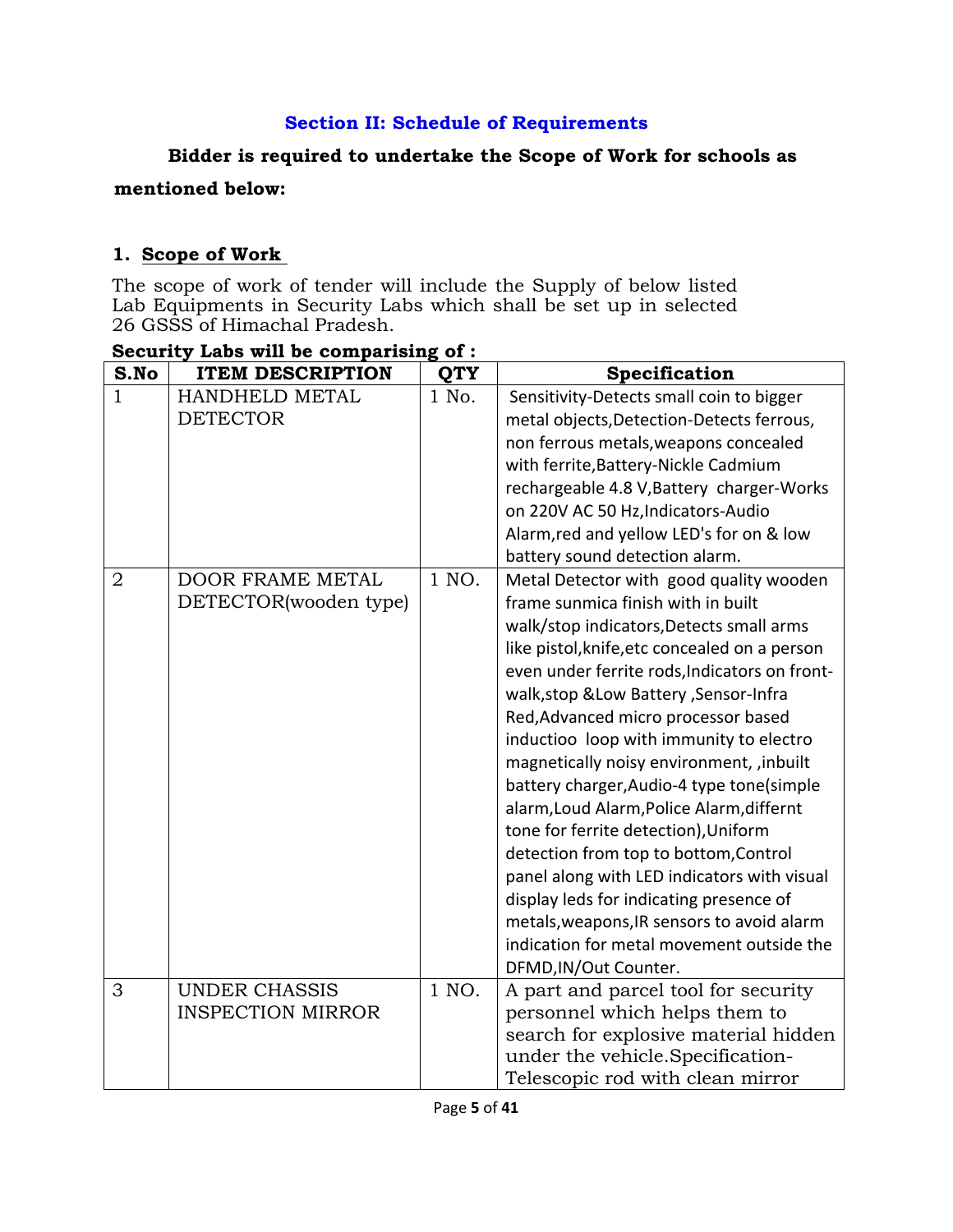|                |                           |              | and four caster wheels.                 |  |  |
|----------------|---------------------------|--------------|-----------------------------------------|--|--|
| $\overline{4}$ | RESCUE STRETCHER          | 1 NO.        | Very light in weight as made up of      |  |  |
|                |                           |              | special material, robust and helps      |  |  |
|                |                           |              | in carrying sick and injured            |  |  |
|                |                           |              | patients.                               |  |  |
| 5              | <b>EMPTY 9 LTR. WATER</b> | 1 NO.        | Fire extinguisher                       |  |  |
|                | <b>CO2 EXTINGUSHER</b>    |              |                                         |  |  |
| 6              | <b>EMPTY 9 LTR. WATER</b> | 1 NO.        | Fire extinguisher                       |  |  |
|                | <b>CO2 EXTINGUSHER</b>    |              |                                         |  |  |
| $\overline{7}$ | DRY CHEMICAL              | 1 NO.        | Fire extinguisher                       |  |  |
|                | POWDER (DCP)TYPE          |              |                                         |  |  |
|                | <b>EXTINGUSHER</b>        |              |                                         |  |  |
| 8              | DCP PORTABLETYPE          | 1 NO.        | Fire extinguisher                       |  |  |
|                | EXTINGUSHER(EMPTY)        |              |                                         |  |  |
| 9              | CO <sub>2</sub> FIRE      | 1 NO.        | Fire extinguisher                       |  |  |
|                | EXTINGUSHER(EMPTY)4       |              |                                         |  |  |
|                | .5KG                      |              |                                         |  |  |
| 10             | FIRE DEMO TRAY            | 1NO.         | Made up of strong metal sheet of 16     |  |  |
|                | (3*3FT2"DEPTH)            |              | Gaze                                    |  |  |
| 11             | FIRE HYDRANT VALVE        | 1 NO.        | Fire extinguisher component             |  |  |
| 12             | FIRE HOSE WITH            | 1 NO.        | Fire extinguisher component             |  |  |
|                | <b>NOZZLE COUPLING</b>    |              |                                         |  |  |
| 13             | FIRE FIGHTING HOOK        | 1 NO.        | Fire fighting equipment                 |  |  |
| 14             | FIRE FIGHTING             | 1 NO.        | Fire fighting equipment                 |  |  |
|                | <b>HAMMER</b>             |              |                                         |  |  |
| 15             | FIRE FIGHTING AXE         | 1 NO.        | Fire fighting equipment                 |  |  |
| 16             | <b>FIRE BEATER</b>        | 1NO.         | Fire fighting equipment                 |  |  |
| 17             | FIRE FIGHTING             | 1NO.         | Fire fighting equipment                 |  |  |
|                | <b>BUCKETS</b>            |              |                                         |  |  |
| 18             | I CARDA TO INCLUDE        | 1 NO.        | Sample cards for demonstration          |  |  |
|                | SAMPLE/VISITOR/TEMP       |              | i.e.visitor cards/ID cards and will     |  |  |
|                | ORARY/SMART CARDS         |              | be used to make understand the          |  |  |
|                |                           |              | students the importance of identity     |  |  |
|                |                           |              | of a person when he is working or       |  |  |
|                |                           |              | doing something in some corporate       |  |  |
|                |                           |              | premises.                               |  |  |
| 19             | 1SET OF A UNIFORM TO      | 1 NO.        | Security guard uniform will be used     |  |  |
|                | <b>INCLUDE ALL ITEMS</b>  |              | for Mannequin.It includes shirt         |  |  |
|                | WORN BY A SECURITY        |              | with LOGO of NVEQF, Pant, Shocks,       |  |  |
|                | GUARD.                    |              | BlackShoes, Cap                         |  |  |
| 20             | 1 COMPLETE FIRST AID      | $\mathbf{1}$ | First Aid Box with Big Variety of first |  |  |
|                | KIT/EQUIPMENT             | SET.         | aid medical accessaries i.e             |  |  |
|                |                           |              | Dettol, band aid of different           |  |  |
|                |                           |              | sizes, Gauze pads, Dressing             |  |  |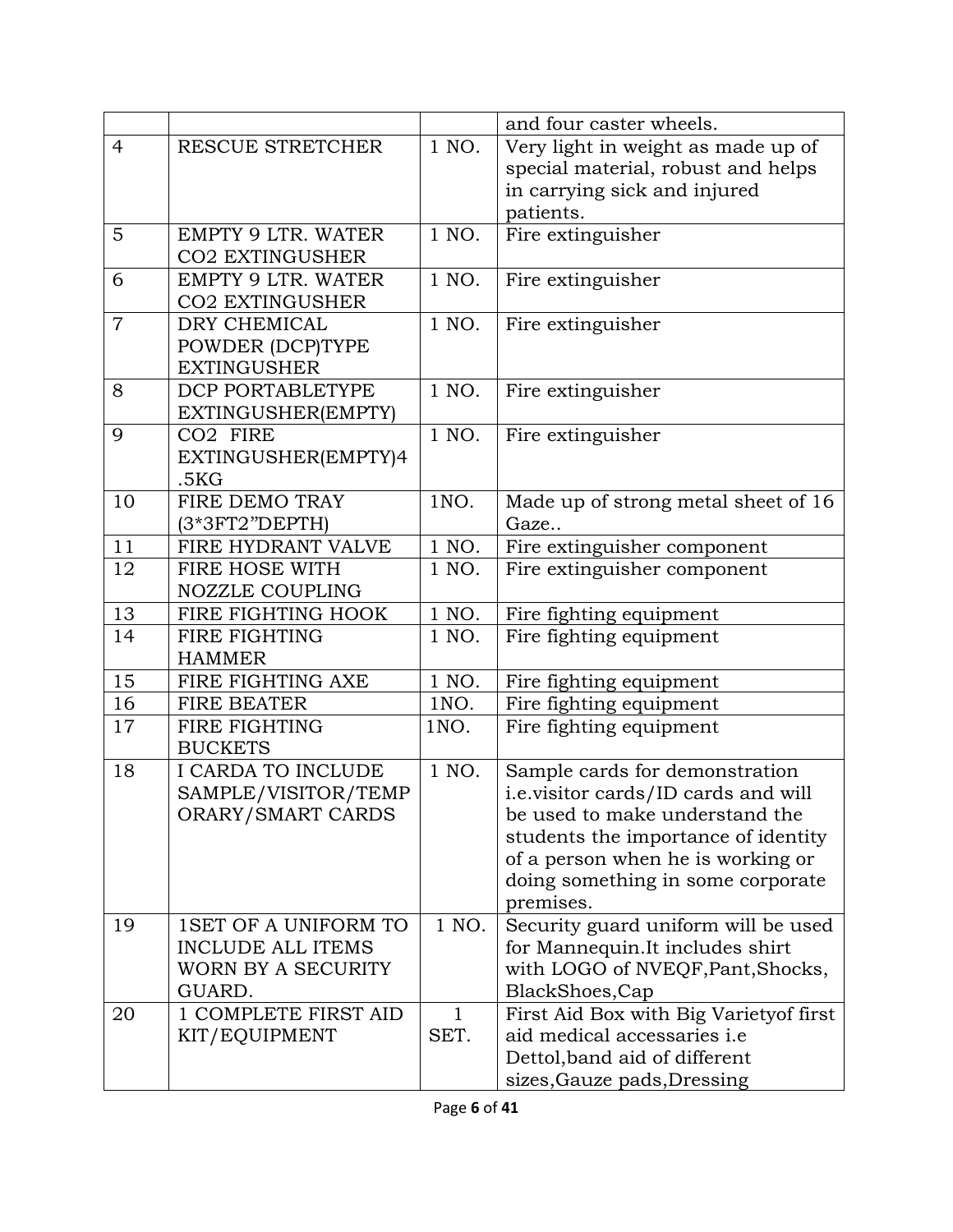|    |                                 |        | Bandages, medical tape, crepe<br>bandage, Cotton balls, safety |
|----|---------------------------------|--------|----------------------------------------------------------------|
|    |                                 |        | pins, isopropyl alcohol,<br>Antimicrobial hand wipes, Hydrogen |
|    |                                 |        | peroxide, Sterile water bottle, Arm                            |
|    |                                 |        | sling, Chemical ice                                            |
|    |                                 |        | pack, Thermometer-Oral and                                     |
|    |                                 |        | Rectal(Kids), Tweezers, Sterile                                |
|    |                                 |        | Gloves, Scissor, s, Oral rehydration                           |
|    |                                 |        | salt, Cough<br>Suppressent, Benadryl, Antibiotic               |
|    |                                 |        | ointment, Calamine                                             |
|    |                                 |        | lotion, Paracetamol, Throat                                    |
|    |                                 |        | Lozen.Sun burn                                                 |
|    |                                 |        | cream, Advil, Torniquet                                        |
|    |                                 |        | Bandage, Drugs-Cetrizine for                                   |
|    |                                 |        | Allergies, Aspirin for                                         |
|    |                                 |        | headache, Digene for Acidity, Vicks                            |
|    |                                 |        | vaporub for nasal congestion, D cold                           |
|    |                                 |        | total for cough, Isabgol for                                   |
|    |                                 |        | constipation, Combiflam for                                    |
|    |                                 |        | sprains. All these items would be in<br>First Aid Box.         |
| 21 | MODEL OF CCTV (CCTV             | 1 NO.  | CCTV set up of IBODE brand with                                |
|    | ,DVR,500GB Hard                 |        | one year warranty.                                             |
|    | Disk, Power supply,             |        |                                                                |
|    | Connectors, 10 mtr wire)        |        |                                                                |
| 22 | MODEL OF FIRE ALARM             | 1 SET  | A 2 zone system with a control                                 |
|    | <b>SYSTEM</b>                   |        | panel with fully automatic system                              |
|    |                                 |        | to sense the fire and to alert.                                |
| 23 | MODEL OF SMOKE                  | 1 NO.  | It will be attached with the panel of                          |
|    | DETECTOR SYSTEM                 |        | fire alarm system seperately.It                                |
|    |                                 | 1 NO.  | detects the smoke in case of fire                              |
| 24 | PUBLIC ADDRESS<br><b>SYSTEM</b> |        | Big size, Electric as well as battery                          |
|    |                                 |        | operated with public addressable<br>siren.                     |
| 25 | <b>HOOTER &amp; ALARMS</b>      | 1 NO.  | It will be attached with the panel of                          |
|    |                                 |        | fire alarm system seperately to                                |
|    |                                 |        | generate a loud sound incase of                                |
|    |                                 |        | emergency                                                      |
| 26 | WIRELESS RADIO SET 2            | 1 Pair | Original wireless Talk PRO walki-                              |
|    | PC. OF WAKI-TAKKI               |        | Takki with minimum 2 Km Range.                                 |
| 27 | TRAINING CHARTS                 |        | 3 training charts with wooden and                              |
|    |                                 | 1NO.   | glass frame                                                    |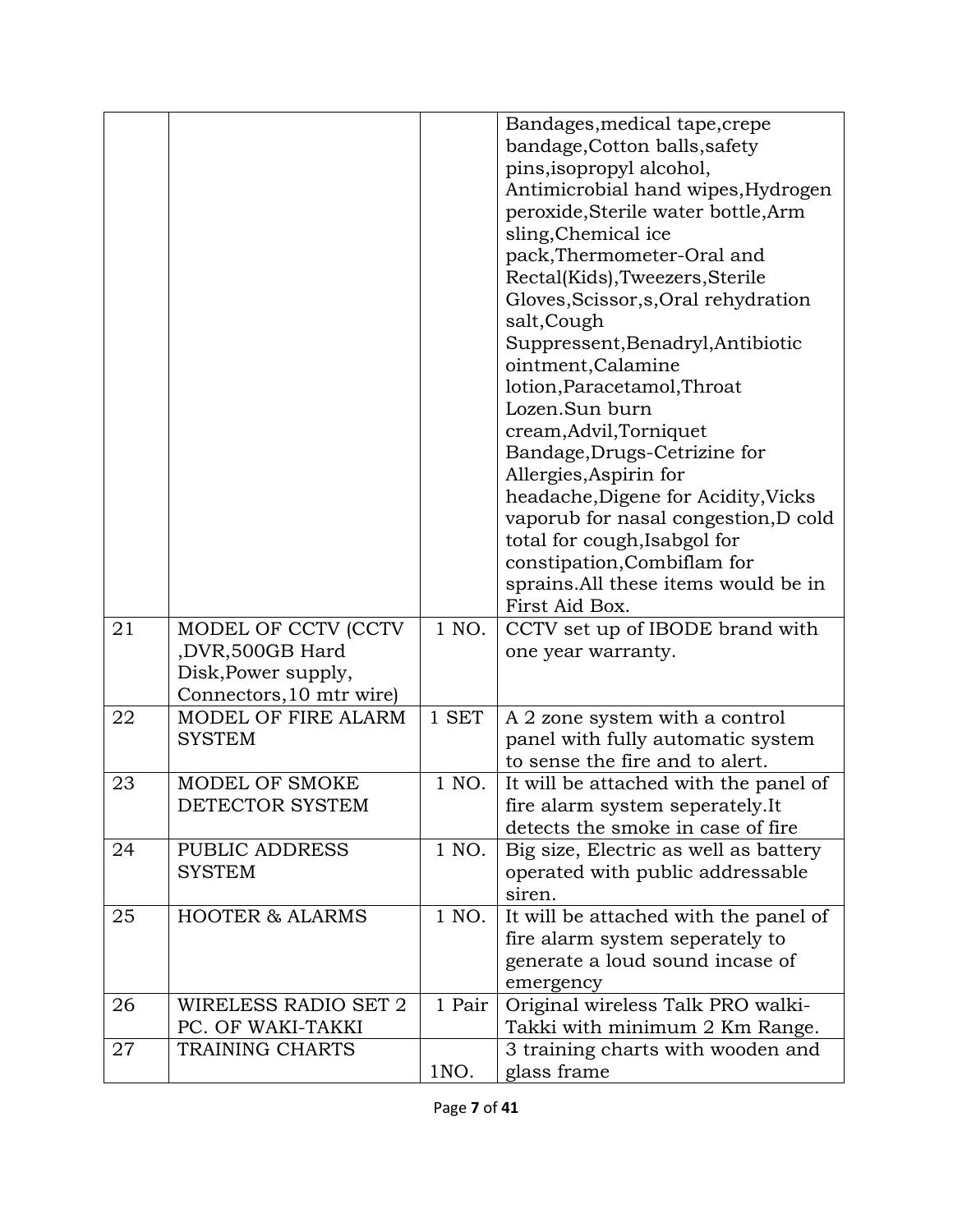| 28 | <b>SEAT HARNESS</b>             | 1 NO. | Used for pulling up people in<br>emergency situations.                             |  |  |
|----|---------------------------------|-------|------------------------------------------------------------------------------------|--|--|
| 29 | <b>FULL BODY HARNESS</b>        | 1 NO. | Used for pulling up people in<br>emergency situations.                             |  |  |
| 30 | <b>PULLEYS</b>                  | 1 NO. | heavy metal pully for pulling the in<br>emergency situations                       |  |  |
| 31 | <b>MANNEQUINS</b>               | 1 NO. | Fibre body male mannequin will be<br>used for demonstrating the security<br>guard. |  |  |
| 32 | <b>ONE WAY MASK</b>             | 1 NO. | Mask will be used for prevention<br>from pollution in case of fire.                |  |  |
| 33 | AIR RIFLE(MODEL<br><b>CNLY</b>  | 1 NO. |                                                                                    |  |  |
| 34 | AIR PISTOL(MODEL<br><b>ONLY</b> | 1 NO. |                                                                                    |  |  |

# **Technical Specifications**

- 1. One year warrantee.All items should be covered 1 year/higher as per standared warranty of the product given by their OEM.
- 2. All products should be ISI mark/make and Bidder Company will provide necessary proff thereof in writing.
- 3. It will be preferable that OEM Company quote directly if OEM's does not quot directly then his authorized distributor/dealer may quote for their product/brand.
- 4. It will be advisible that the bidder should qoute for all items under one category/categories.
- 5. If bidder is not OEM then he has to produce an autorisation certificate duly signed and stamped by the OEM Company in its letter head pad.
- 6. Bidder Company will provide necessary training and holding for such product/tools/kits which require special training for their usage.
- 7. Bidder Company will ensure that all the supplied items are duly covered under insurance from factory/warehouse to end cover premises/location.
- 8. Bidder will quote the commercial i.e. rate of quoted itmes as per the format given at annexure-E.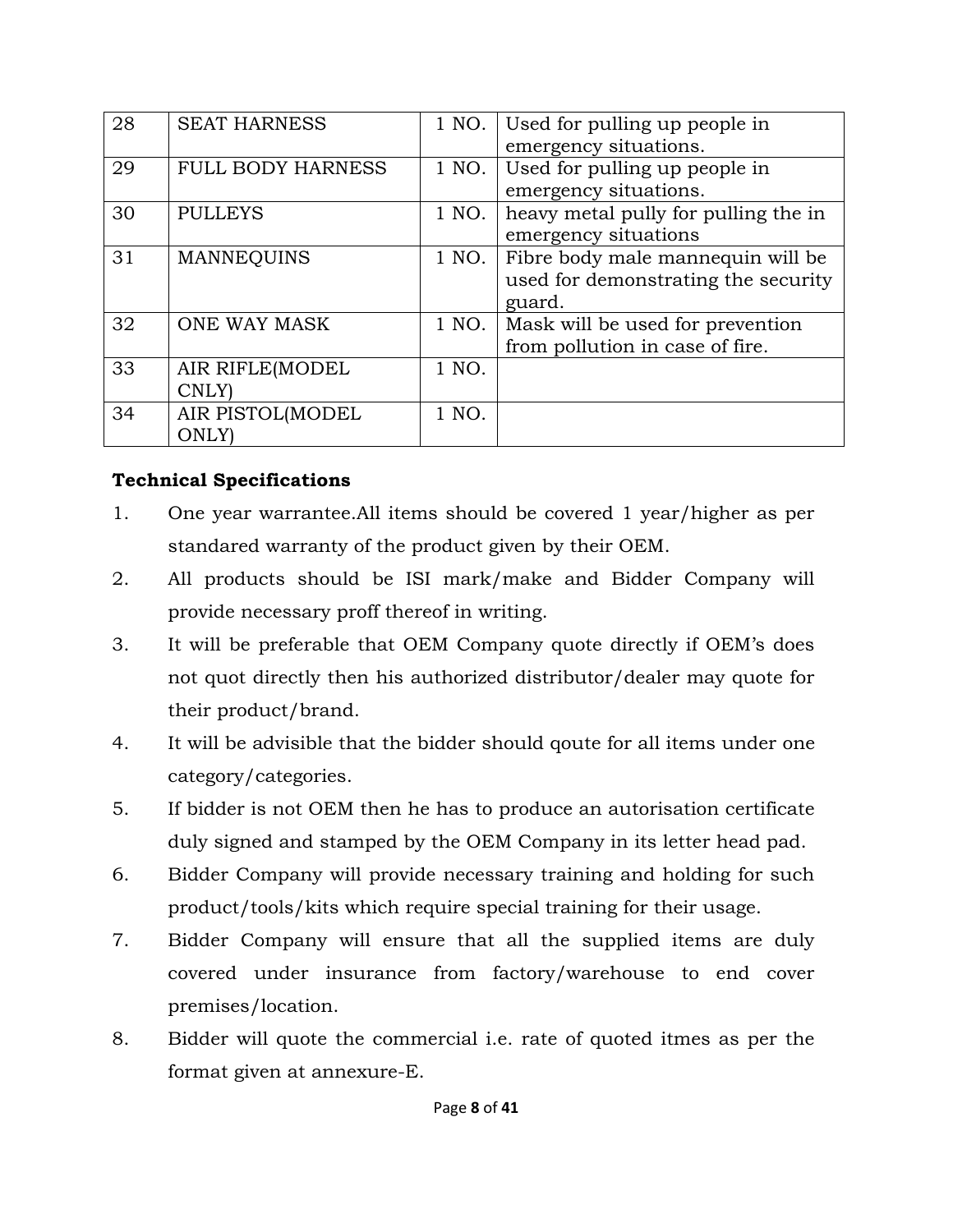- 9. Bidders are requested to keep visiting on department web site i.e. educationhp.org for any changes/amendments, if any, in tender document before submission of their final bid.
- 10. The amendments/changes if any shall be highlited with yellow marker/printer in the tender document.
- 11. Commercial bid will be opened only of those successful bidders who qualify in eligibility condition/technical criteria.
- 12. Supply of Lab Equipments in Security Labs/Workshops.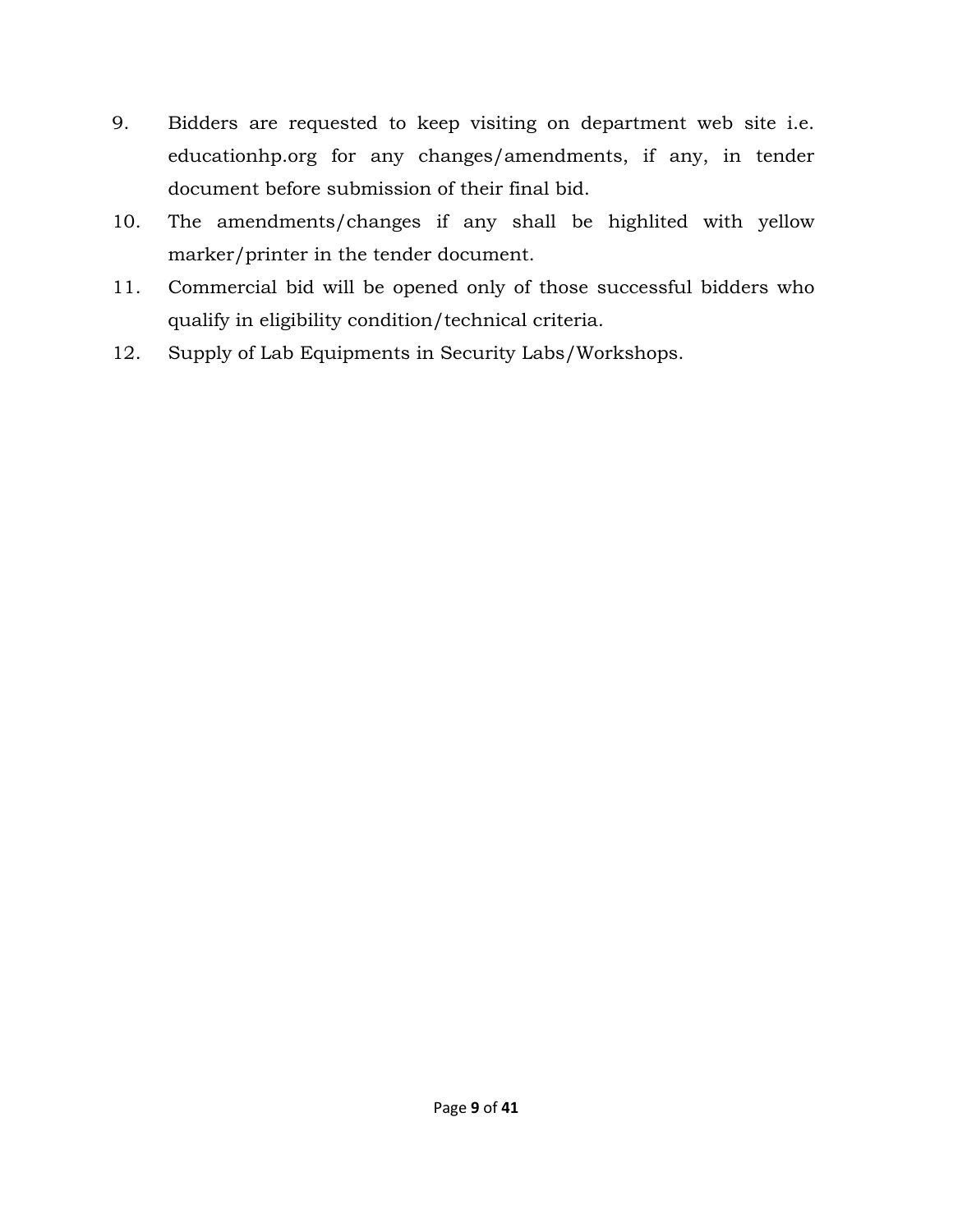# **Section III - Instructions to Bidders**

# **1. Definitions**

In this document, the following terms shall have following respective meanings:

- **1. "Agreement"** means the individual contracts to be signed between the successful bidder and the Department of Higher Education, for Scope of work i.e. to Supply of Lab Equipments in Security Labs.
- **2. "Authorized Representative"** shall mean any person duly authorized by either of the parties.
- **3. "Bidder"** means a corporate firm / organization/ company / corporation/ society registered/incorporated in India eligible to bid in the stages of prequalification, Bidding process and shall include the successful bidder during the currency of the Contract.
- **4. "Contract"** is used synonymously with Agreement.
- **5. Corrupt Practice**" means the offering, giving, receiving or soliciting of any thing of value to influence the action of an official in the process of **Contract**
- designed to establish Bid prices at artificial non-competitive levels and **6. Fraudulent Practice"** means a misrepresentation of facts in order to influence bidding process or the execution of a Contract and includes collusive practice among Bidders (prior to or after Bid submission) to deprive the Department of Higher Education of the benefits of free and open competition
- **7. "Implementation Period"** shall mean the period from the date of signing of the Agreement i.e. 30 days.
- **8. "Law"** shall mean any Act, notification, bye law, rules and regulations, directive, ordinance, order or instruction having the force of law enacted or issued by the Central Government and/ or Government of Himachal Pradesh or the Department of Higher Education, Government of Himachal Pradesh or any other Government Or regulatory authority or Political sub division of government agency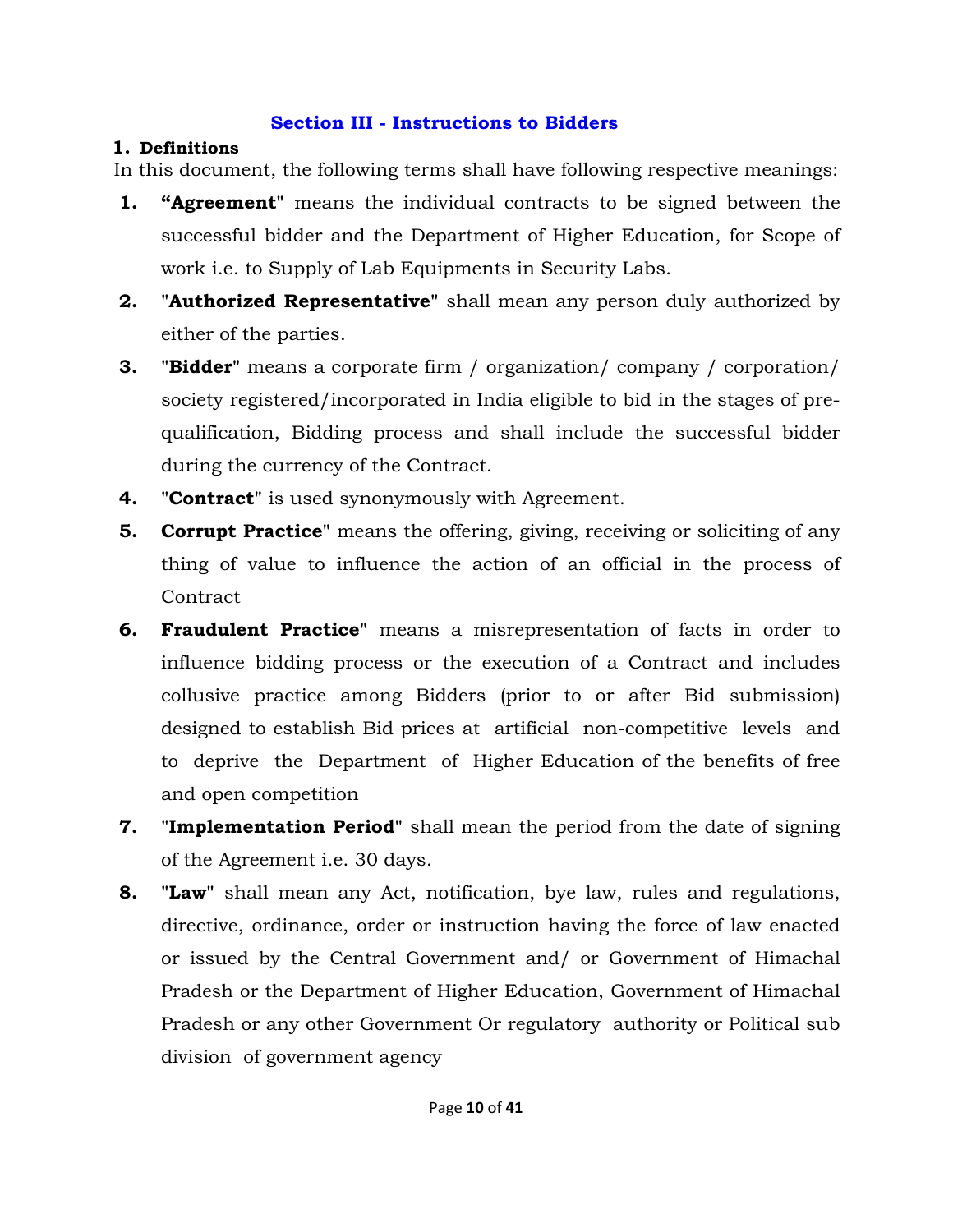- **9. "LOA"** means issuing of Letter of Award, which shall constitute the intention of the Tenderer to place the work order with the successful bidder.
- **10. "Party"** means the Department of Higher Education or Bidder, individually and "Parties" mean the Department of Higher Education and Bidder, collectively.
- **11. "Proposal"** means the Pre-qualification, Technical Proposal and the Financial Proposal.
- **12. "Requirements"** shall mean and include schedules, details, description, statement of technical data, performance characteristics, standards (Indian as well as International) as applicable and specified in the tender document.
- **13. "School Working Days"** means all days declared as working days by Department of Higher Education, Government of Himachal Pradesh.
- **14. "Site"** shall mean the location(s) for which the Contract has been issued and where the service shall be provided as per agreement.
- **15. "Service**" means provision of Contracted service viz., Supply of equipment and material as per this tender document.
- **16. "Tenderer"** means the Department of Higher Education, Govt. of Himachal Pradesh, who is issuing this tender.
- **17. "Last three financial years"** means 2010-11, 2011-12 and 2012-13.

# **2. Elegibility Criteria**

- Security Labs and supply of tools and equiptment**.** 1) The bidder must bid for entire scope of work required for seting up
- 2) The bidder should have overall turnover more than Rs. 1 Crore in the last three financial years in India.
- 3) The bidder should have turnover more than 10 Lacs in Supply of Labs. Equipments to any Institution/organization/industry etc. in India in last three financial years.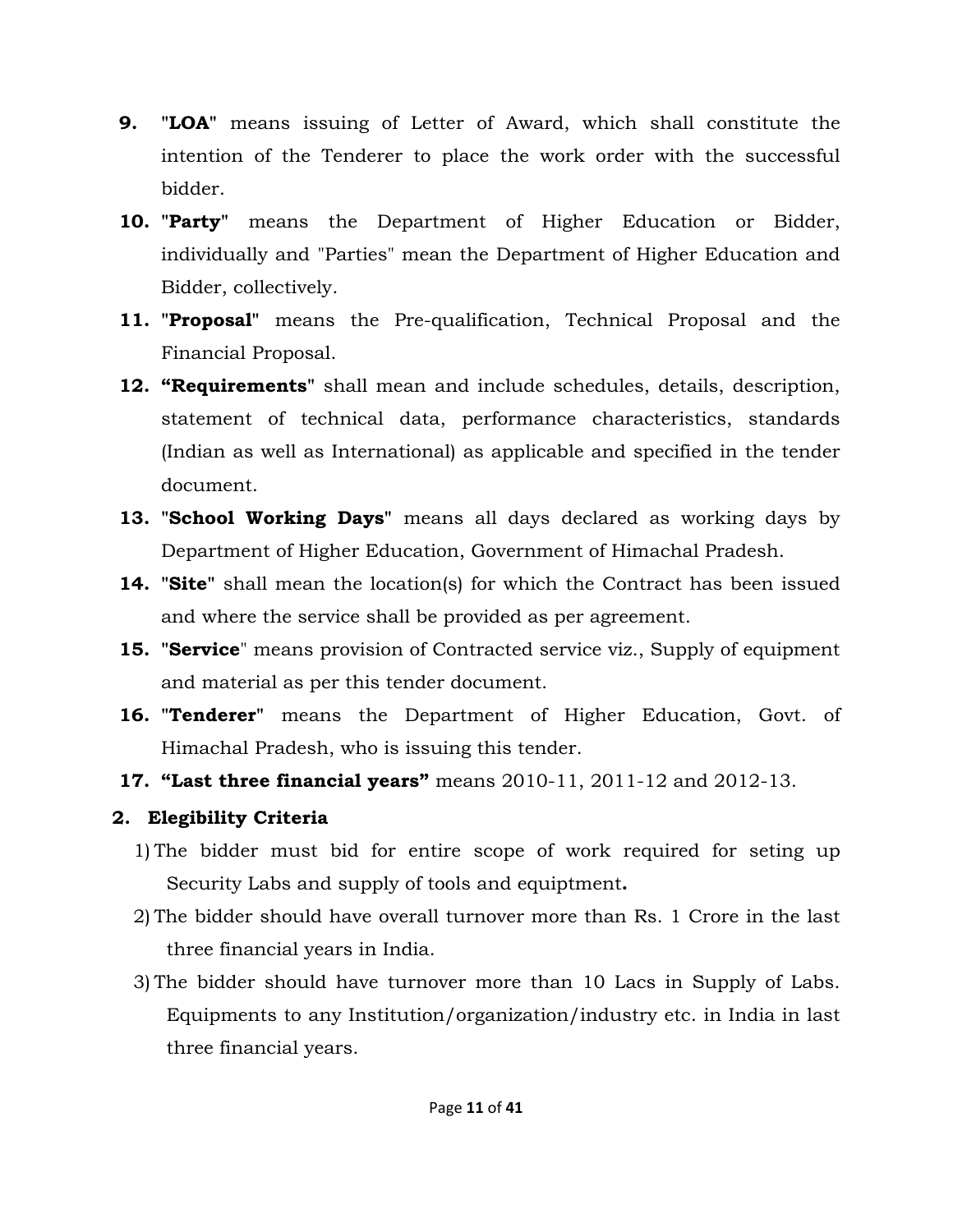#### **3. General Conditions:-**

- 1) The bidder should have substantial presence in Himachal Pradesh. In case bidder has no presence in Himachal Pradesh, bidder shall furnish an undertaking that an office shall be opened in Himachal Pradesh, with comprehensive support services including sufficient personnel within a month of selection as Successful Bidder.
- 2) The department can change and amend the terms and condition of tender or can cancel the tender at any stage (point of time) without specifying any reasons.
- 3) The bidder should not be involved in any dispute with the Department of Higher Education in any education related projects in Himachal Pradesh. The bidder will submit the declaration (on affidavit) in this regard. If found violative at any later stage, the department reserve the right to cancel the agreement and all the infrastructure installed in the School will become the property of the Government of H.P. and no payment due of any kind will be made to the bidder.
- 4) In case the bidder deviates from the provisions of Tender document/agreement during implementation of the project in any school, the Govt. shall have the right to instruct the bidder to provide the required services in the school(s) as per the terms and conditions of the tender document/agreement. If the bidder deviates from the provision of Tender document in 15% or more allotted schools, then the agreement will be cancelled and the Bank Guarantee will be invoked and entire infrastructure will become the property of the Govt.
- 5) If the Tender is found to be the lowest, the contract shall be awarded to such bidder subject to the following conditions:
	- i) That it has fulfilled all the terms and conditions of the earlier tender and no clause remained to be implemented.
	- ii) That no court case/ dispute between the company and the department or between the company and its master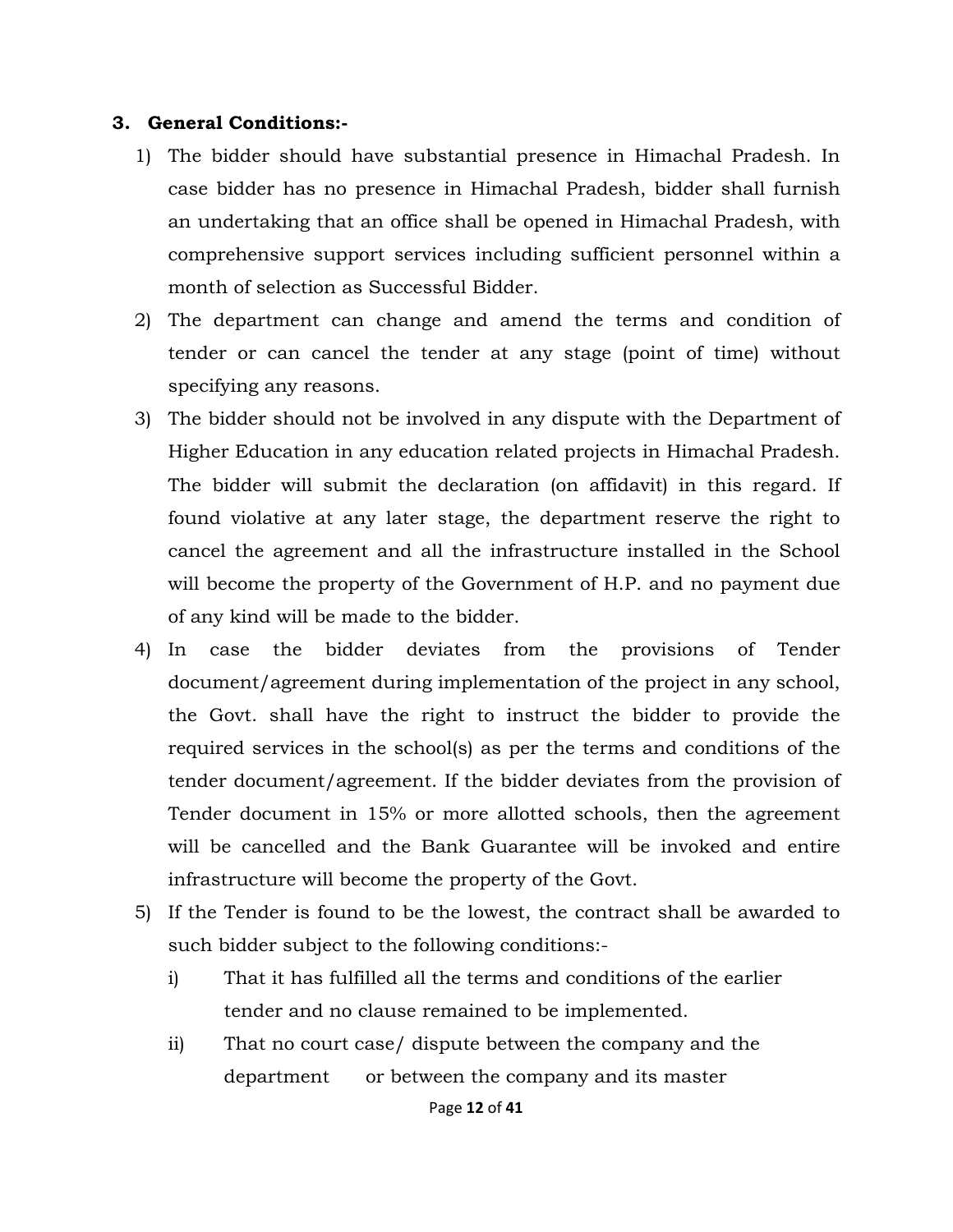franchisees, regarding faulty implementation of the earlier contract pending in any court of law.

iii) That the terms and conditions of the previous tenders and MOU/any decision taken there under in relation to that document will not be applicable to the present Tender Document in any form.

# **4. Implementation Schedule:**

- **execution of work is 30 days after signing the agreement.** 1. The bidder has to start the procurement of equipments immediately after the signing of the agreement. **Maximum time period for**
- 2. The bidder will have to submit weekly progress report of work assigned (as per tender document and agreement) from the signing of the agreement.
- 3. The bidder has to complete all liabilities covered under the scope of work in the total allotted schools within 30 days after the signing of the agreement.
- 4. Non–completion of work assigned will invite imposition of penalty as per clause 16 of this tender document.

# **5. Bid Documents**

Bidders are expected to examine all instructions, forms, terms, and requirements in the bid document carefully. Failure to furnish all information required by the bid document or submit a Bid not substantially responsive to the bid document in every respect may result in the rejection of the Bid. The bids should be submitted in two parts as mentioned hereunder:

# **a. List of Documents required for Pre-qualification/Technical Bid as per eligibility criteria specified**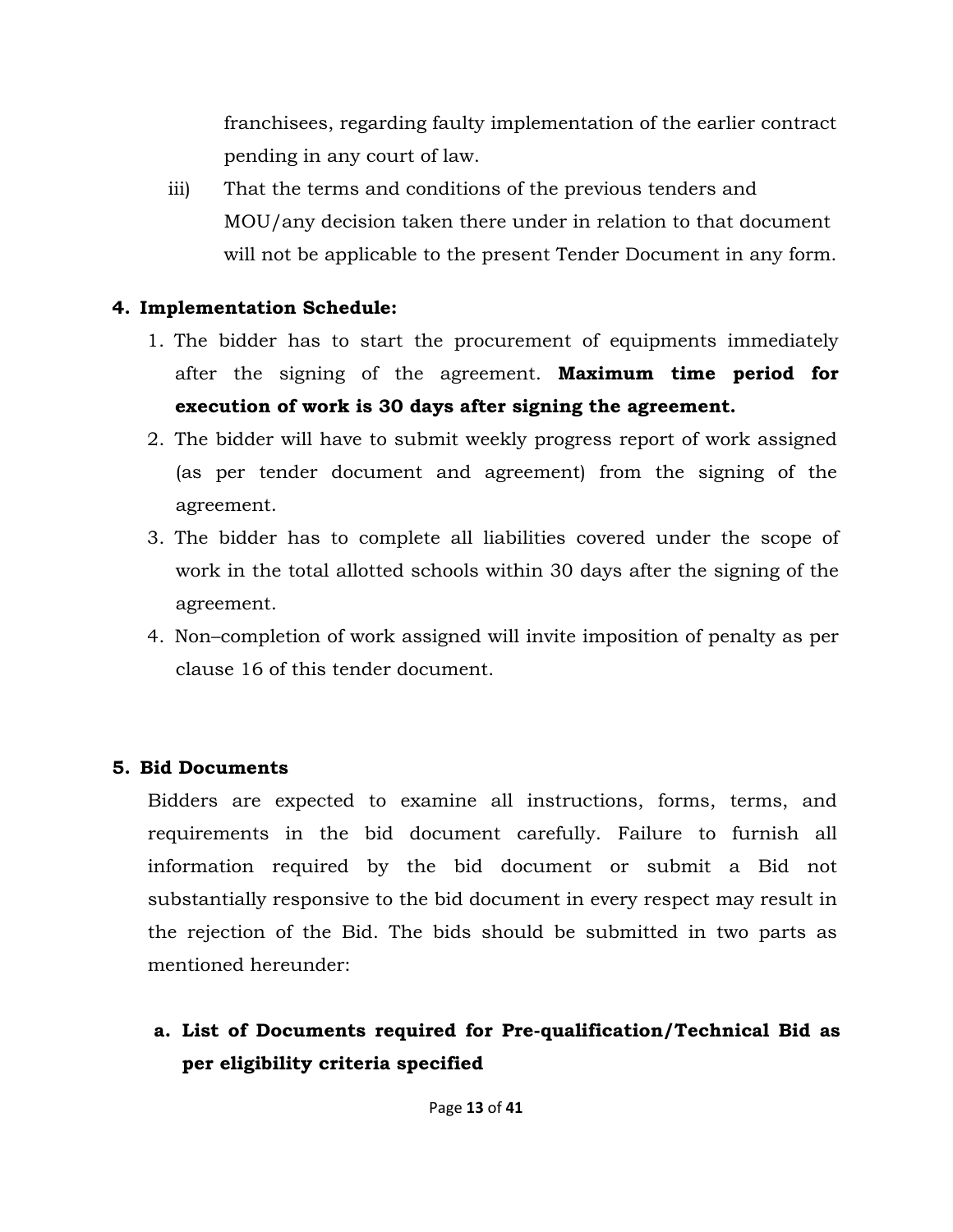- acceptance of bid terms as per format provided in **Annexure –"A"** i). A letter on the bidder's letter-head including the undertaking for
- (ii) The EMD **for Scope of Work: Rs 3 Lacs** (Three Lacs only) in the form of a Demand draft issued by a Nationalized Bank, drawn in favour of Director of Higher Education, Himachal Pradesh payable at Shimla. No other form of EMD will be accepted.
- Demand Draft issued by a Nationalized Bank, drawn in (iii) Tender Fee of **Rs. 5,000/-(Five Thousand Only)** in the shape of favour of Director of Higher Education, Himachal Pradesh payable at Shimla**.**
- (iv) Details of the Bidder organization should be given as per format provided in **Annexure "B".**
- (v) Attested copies showing the legal status, place of registration and prime place of business of the bidder.
- (vi) Certified Copy of Certificate of Incorporation and Memorandum of association clearly mentioned in the object clause.
- (vii) Bidder will submit the attested copies of Sales Tax / VAT Registration/PAN/TAN No and Sales Tax / VAT returns filed in the last financial year.
- (viii) Bidder need to furnish financial tie-up details such as source of funds, comformation letter from banks at the time of submission of their bids for project funding. In case project funding is proposed through internal accruals/funds, bidder is required to submit a declaration for the same on bidder's letter head.
- (ix) Bidder will submit attested copies of acknowledgement of Income Tax returns filed in each of the last three financial years.
- (x) Bidding Company will submit attested copies of Audited financial statements clearly indicating the overall and Supply of Lab equipments in the respective sector viz. Security related turnover for last three financial years Certificate from a Chartered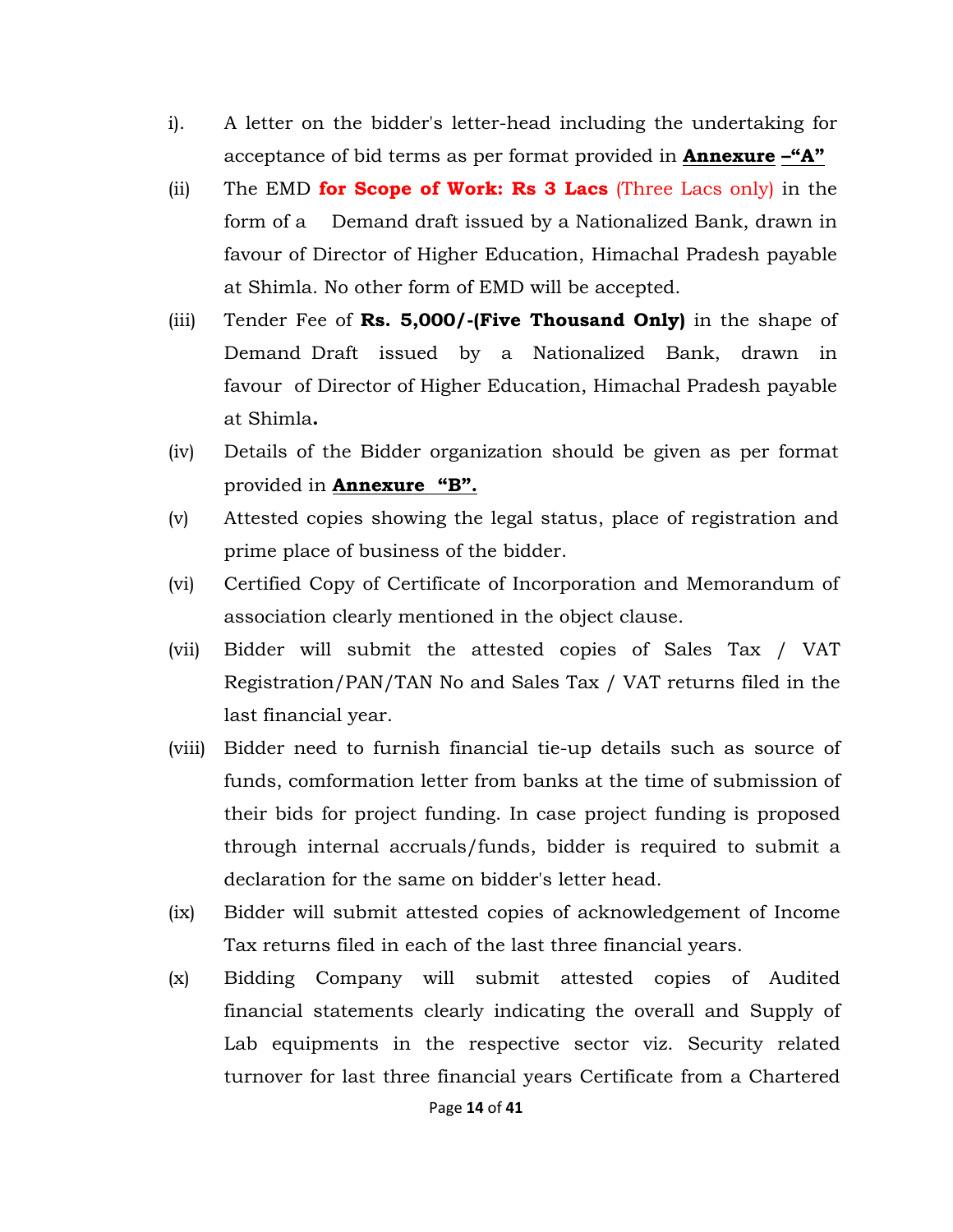Accountant as per **Annexure-"C"** showing the firm's:

a. Total turnover & Annual Turnover relating to supply of Labs equipments to any Institution/organization/Industry etc. in the past three financial years.

b. Profitability (Profit After Tax) over the past three financial years.

- (xi) Power of Attorney of the Bidder appointing a designated/ authorized person for signing the bid/contract.
- (xii) A copy of the Tender Document, all pages duly signed by the authorized signatory towards acceptance of the terms and conditions of the Tender Document.
- (xiii) Bidder need to provide documentary evidences wherever applicable.
- (xiv) Bidder will submit the Audited financial Statements clearly indicating the annual turnover & other relevant documents/agreements as experience proofs as required in respect of the items covered in the **Table-A, Technical Specification.**
- (xv) The successful bidder will have to get registered with HP Excise & Taxation Department under HP VAT Act for local billing.

After qualifying the eligibility criteria, technical bid will be opened.

B. Commercial Bid for seting up Security Labs in Govt. Sr. Sec. Schools under Department of Higher Education will contain the Commercial offer as per "Annexure–E" and "Annexure–F".

# **6. Sub-Letting of Contract**

In no case the successful bidder shall be allowed to sublet this project either wholly or in parts, to any sub-contractor/ sub-franchisee at any stage. In the event of bidder contravening this condition, the contract shall be terminated with immediate effect and bank guarantee shall be invoked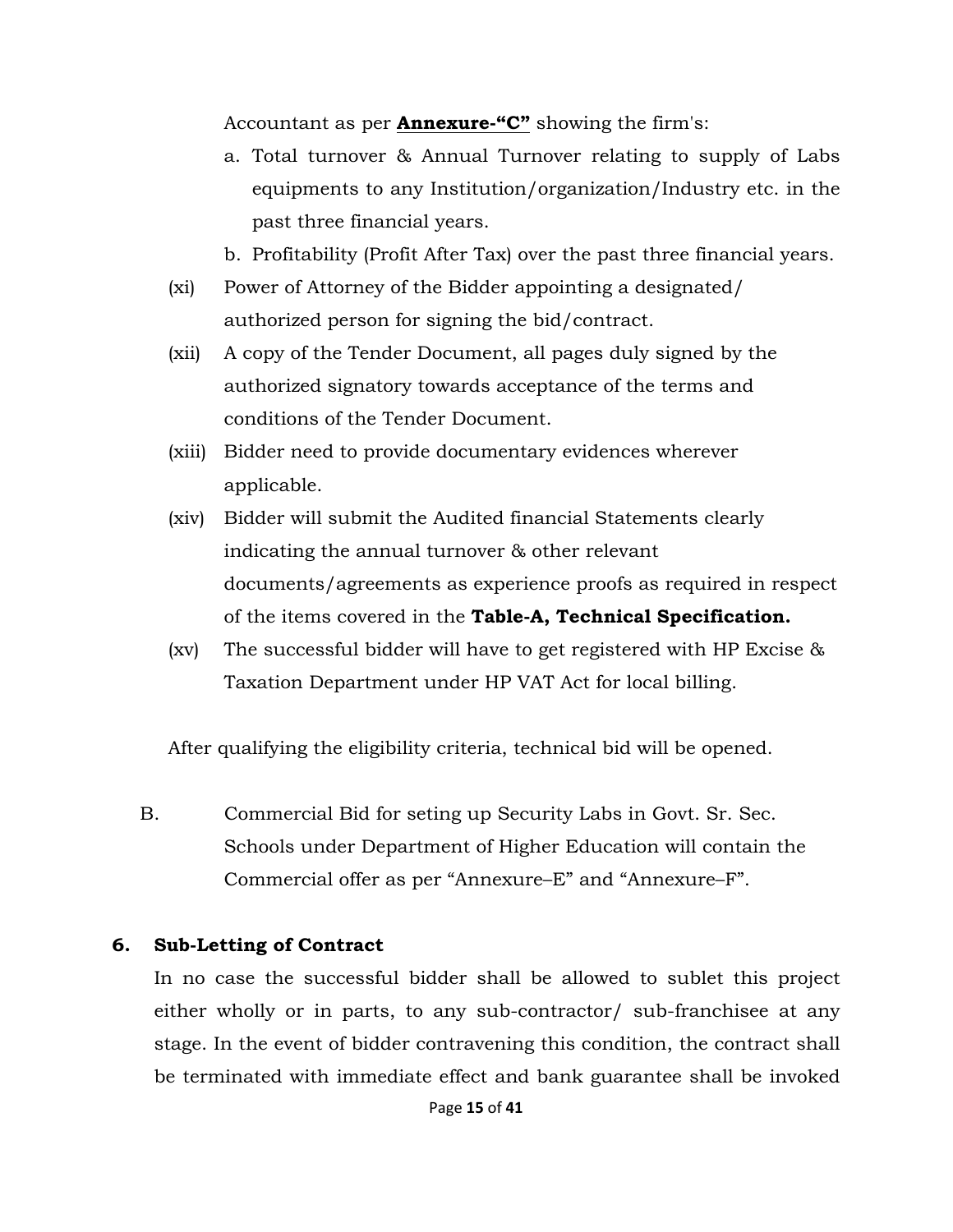and the entire infrastructure installed like instruction material, equipments, hardware etc. would become the property of Government of Himachal Pradesh.

#### **7. Amendment of Bid Documents**

The amendments in any of the terms and conditions including technical specifications of this tender document will be uploaded on the website and will be binding on bidders.

#### **8. Cost of Bid Document**

The cost of Bid document is **Rs. 5,000/- (Five Thousand only)**, the document can be purchased from the office of the Director of Higher Education, Government of Himachal Pradesh, Shimla-1, during office hours from **01/11/2013, 10:00 AM to 08/11/2013 upto 5:00 PM** and tender fee will be accepted only through demand draft issued by Nationalized Bank drawn in favour of Director of Higher Education, Himachal Pradesh, payable at Shimla. The tender document can also be downloaded from www.educationhp.org. In case, the Tender document is downloaded, the bidder has to enclose a tender fees of Rs. 5,000/-in the shape of Demand Draft in favour of Director of Higher Education, Himachal Pradesh, payable at Shimla along with pre-qualification proposal.

#### **9. EMD**

- a. Bider shall furnish an EMD of amount **Rs 3 Lacs (Three Lacs only)** in the form of a Demand draft issued by a Nationalized Bank located in India, drawn in favour of Director of Higher Education, Himachal Pradesh payable at Shimla.
- b. No other form of EMD will be accepted.
- c. EMD should be valid for at least three months.
- d. No interest shall be payable on EMD under any circumstances.
- e. The EMD of unsuccessful tenderer (s) shall be refunded to them within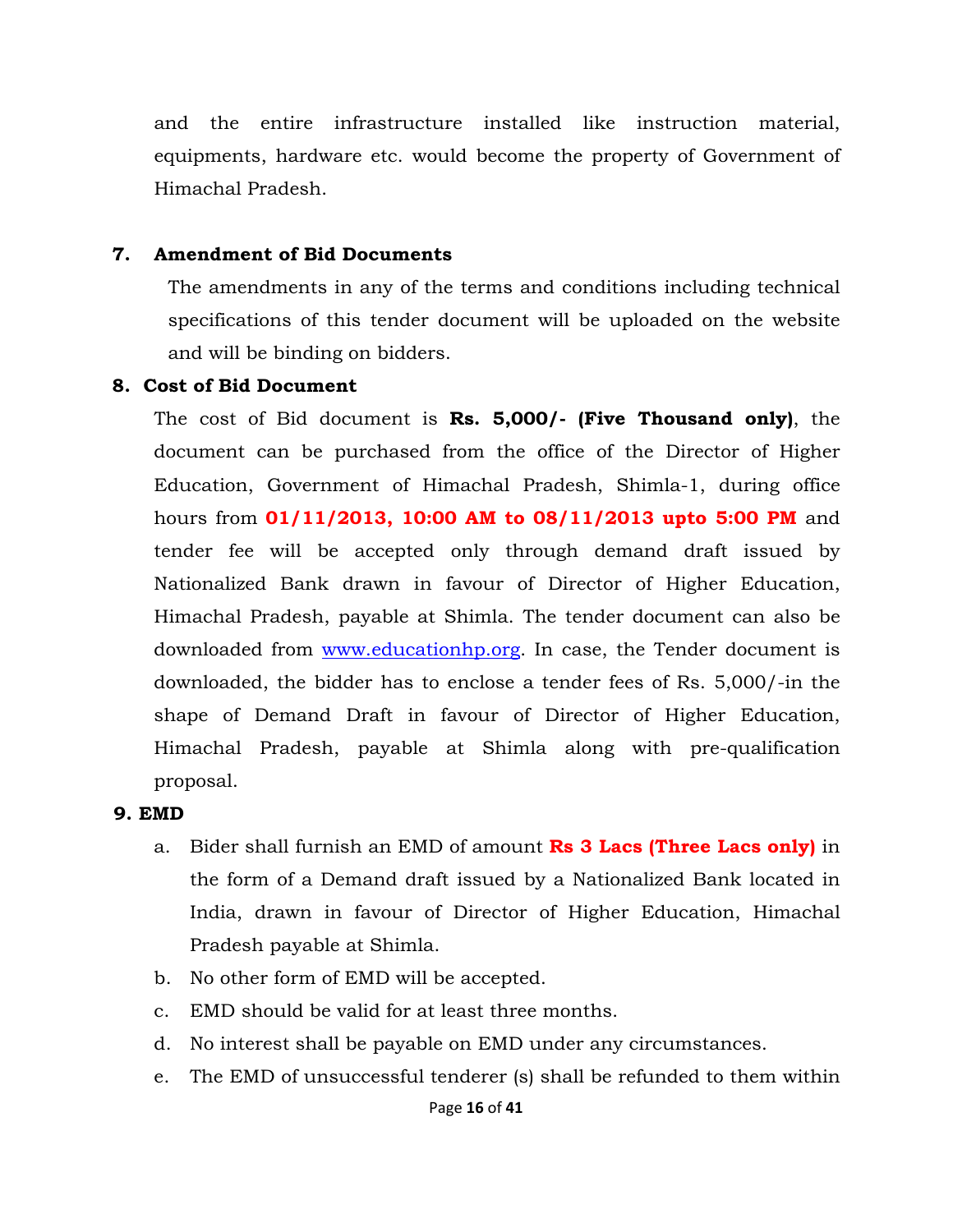30 days after the award of contract to the successful bidder. The EMD of successful bidder shall remain in the custody of tenderer till the entire supply of goods has been made by the contractor to the best of satisfaction of tenderer.

- f. Any bid not containing the EMD will be summarily rejected as nonresponsive.
- g. **The EMD will be forfeited at the discretion of department of Higher Education on account of one or more of the following reasons:** 
	- i. The Bidder withdraws their Bid during the period of Bid validity.
	- ii. Bidder does not respond to the requests for clarification of Bid.
	- iii. Bidder fails to co-operate in the Bid evaluation process,
	- iv. Bidder is found to be engaged in corrupt/fraudulent practices
	- v. In case of a successful Bidder, the said Bidder fails :
		- to furnish Performance Bank Guarantee or
		- to sign the Agreement in time
		- failure to execute the contract as per terms and conditions stipulated in the tender documents.
	- vi. Subsequent to the last date for receipt of bids, no modification of bids shall be allowed.
	- vii. The Bidders cannot withdraw the bid in the interval between the last date for receipt of bids and the expiry of the bid validity period specified in the Bid. Such withdrawal may result in the forfeiture of its EMD.
	- viii.When bidder does not execute the agreement, if any prescribed, within the specified time.
	- ix. If the bid is not in conformity with the instructions mentioned in the tender document.
	- x. If the bidder violates any provision of the terms and condition of the tender document.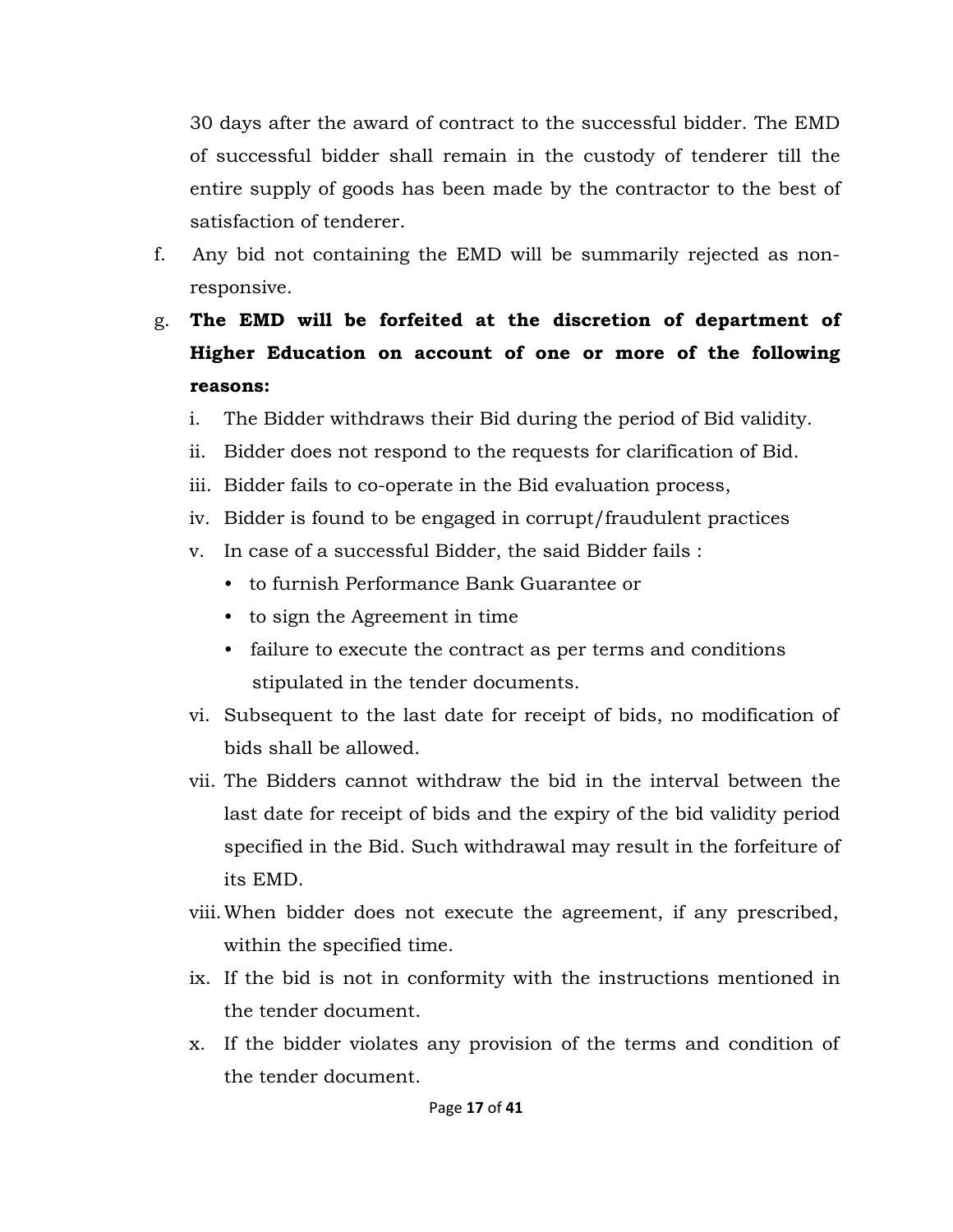xi. Refusal by the tenderer to accept an arithmetical error or otherwise appearing on the face of tender.

# **10. Bid validity**

The bid shall remain valid for a period of 180 days from the date of<br>submission of Bid. The DIRECTOR OF HIGHER EDUCATION, Himachal Pradesh shall reject the proposal as being non-responsive if it is valid for a shorter period.

# **11. Submission of Proposals**

Tender shall be submitted fully in accordance with the sequence and requirements of the Terms and Conditions. Appropriate forms prescribed with this document shall be used for filling quotations and the page number of the attached proofs should be mentioned.

- 1. All the proposals will have to be submitted in hard bound form with all pages numbered. It should also have an index giving page wise information of above documents. Incomplete, illegible and unsealed proposal will summarily be rejected. Telegraphic tenders will not be accepted and no correspondence will be made in this regard.
- 2. No bid will be considered unless and until each page of the bid document is duly signed by the authorized signatory.
- 3. Prices should not be indicated in the Pre-qualification Bid/Technical Bid.
- 4. All offers should be made in English. Conditional offers and offers qualified by vague and indefinite expressions such as "Subject to immediate acceptance", "Subject to prior sale" etc. will not be considered.
- 5. Submitted tender forms, with overwritten or erased or illegible rate or rates not shown in figures and words in English, will be liable for rejection. In case of discrepancy between words and figures noted against each item of the tender and between unit rates and the total amount, the amount in words will be considered final. Corrections in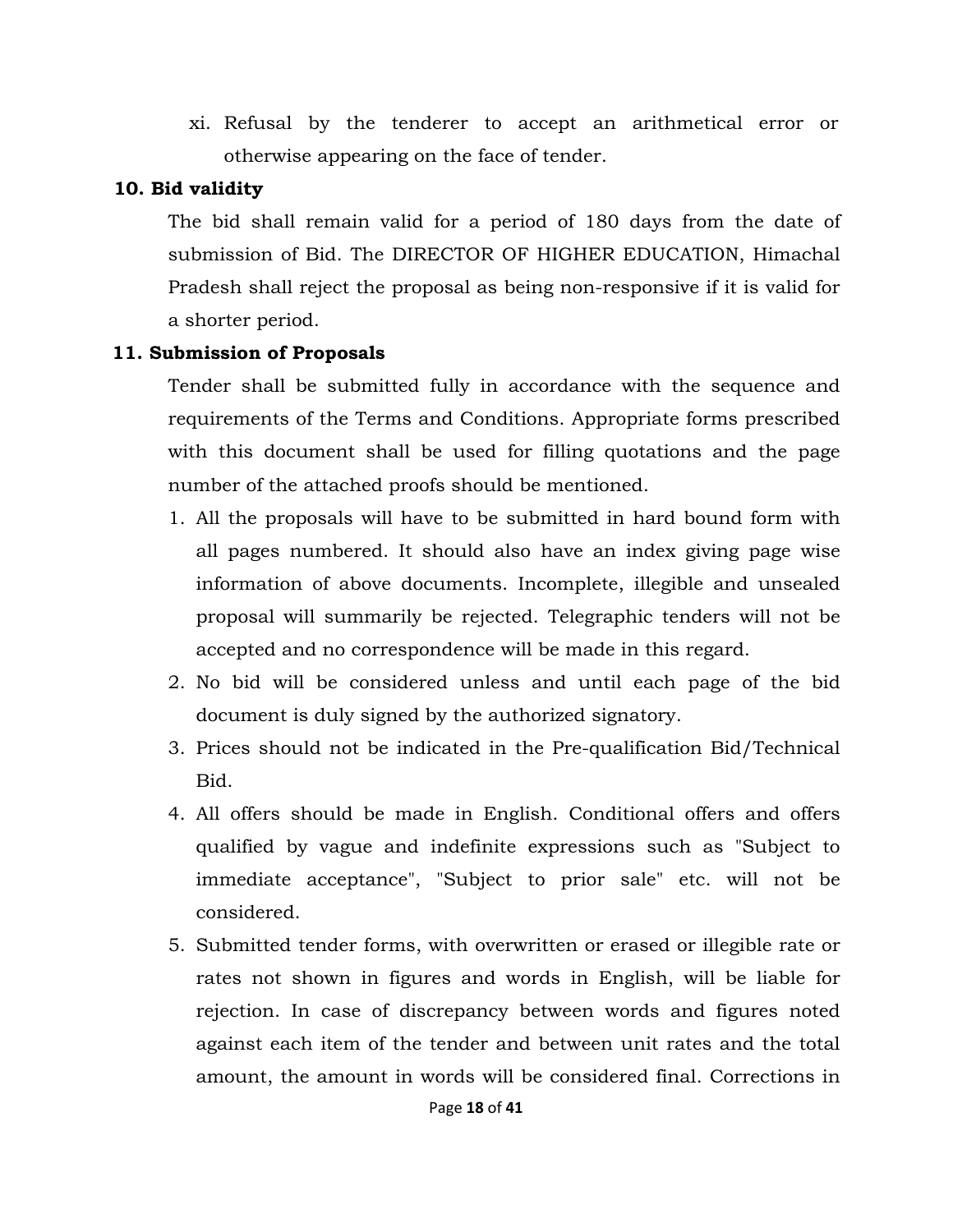the tender, if unavoidable, should be made by rewriting with dated initial of the bidder after scoring out of the wrong entries. Clerical and arithmetical mistakes may result in rejection of the tender.

- 6. Request from the bidder in respect of additions, alterations, modifications, corrections etc. of either terms and conditions or rates after opening of the tender will not be considered
- 7. All the columns of the bid forms shall be duly, properly and exhaustively filled in.

#### **Procedure for Submission of Bids:**

- **a) Pre-Qualification Bid/Technical Bid in one cover.**
- **b) Commercial Bid in another separate cover.** 
	- **i. The pre-qualification bid should be filled in original and should be sealed in separate cover. The Pre-Qualification Bid should be super-scribed as; PRE-QUALIFICATION/TECHNICAL BID-ENVELOPE-A and put in a cover alongwith EMD, tender fee and other required documents as per Section III Clause 5-A. The bidder should sign all pages of the PRE-QUALIFICATION/TECHNICAL BID.**
	- **ii. The Commercial Bid as prescribed should be filled in original in a separate cover. The Commercial BID should be super-scribed as; COMMERCIAL BID "ENVELOPE - B". The bidder should sign all pages of the COMMERCIAL BID. This bid must be submitted at the time of submission of Pre-qualification Bid.**
	- **iii.** All these Bids should be placed in another sealed envelope and addressed to:

# **DIRECTOR OF HIGHER EDUCATION, HIMACHAL PRADESH, SHIMLA-171001**

#### **12. Late Bids**

Any bid received by the Tenderer after the time and date for receipt of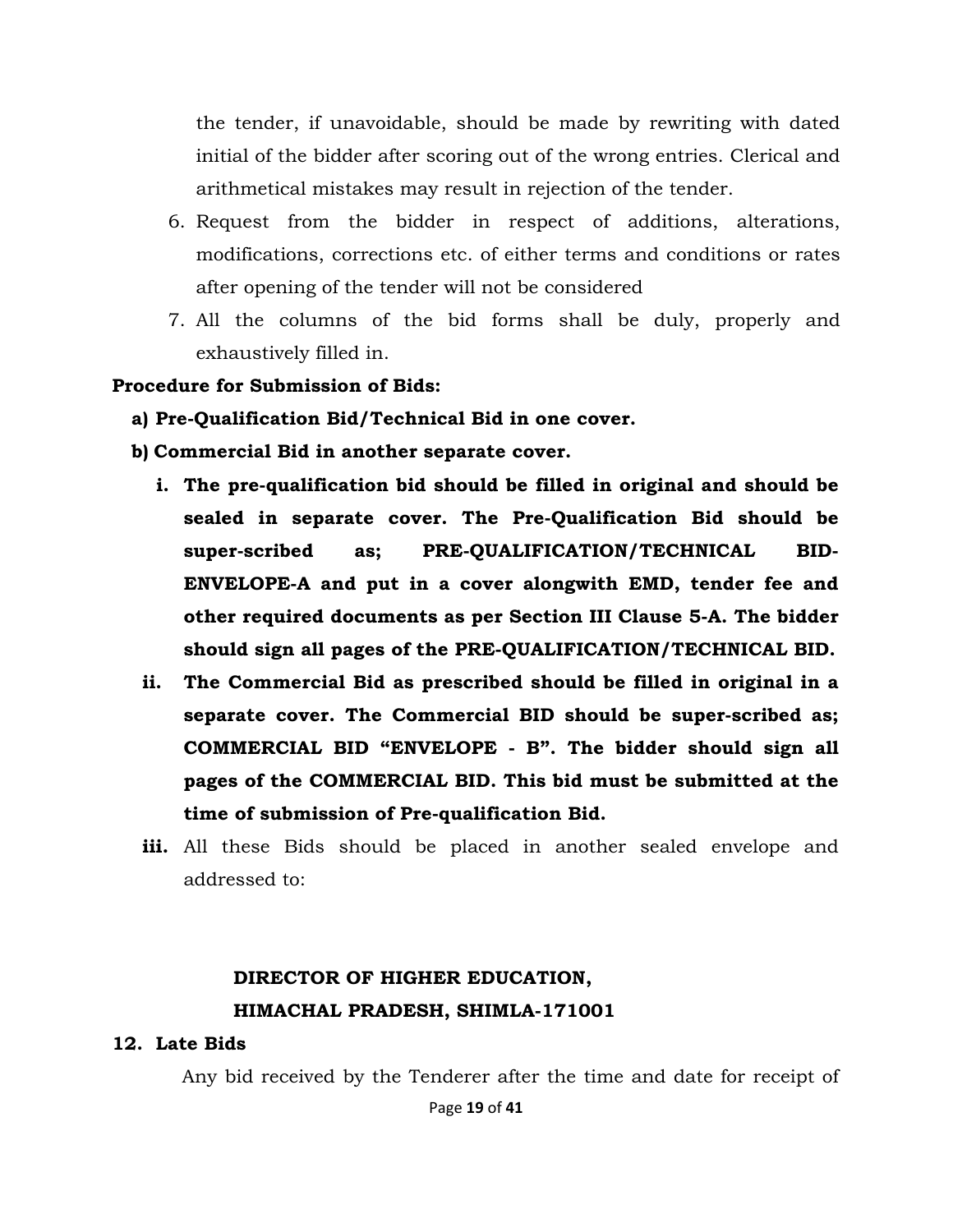bids prescribed in the tender document will be rejected and returned unopened to the Bidder.

# **13**.**Penalty**

If the bidder fails to complete all the liabilities covered under the scope of work in a school with in a stipulated period as mentioned in implementation schedule, the penalties will be imposed as under:-

| No. of days | Penalty amount per school per day |
|-------------|-----------------------------------|
| $1 - 5$     | $\omega$ Rs. 250/-                |
| $6 - 10$    | $\omega$ Rs. 500/-                |
| $11 - 15$   | @ Rs. $700/-$                     |
| 16 onwards  | $\omega$ Rs. 1000/-               |

# **14. Termination due to non-fulfillment of Contract:**

- **a.) Termination of contract for default:** The Govt. of Himachal Pradesh without prejudice to any other remedy available for breach of contract, may terminate the contract in whole by serving 30 (thirty) days notice in writing to the bidder in the event of any one or all of the following:
	- i. If the bidder fails to execute the supply of equipment at Labs in 15% or more than 15% of the allotted schools within the given time schedule at any point of time.
	- ii. If the bidder fails to provide any one or all services as per this Contract, and fails to set right the disruption in service within the 30 (thirty) days notice period or show a valid reason to Director of Higher Education for the lapse.
	- iii. If the bidder has engaged in corrupt or fraudulent practices in executing the Contract.
	- iv. In the event of termination of the contract for default of the bidder, Director of Hr. Education is entitled to invoke the Performance Bank Guarantee and the entire infrastructure installed in the 26 schools will become the property of the Govt.
	- v. If the bidder defaults in 15% or more than 15% of the allotted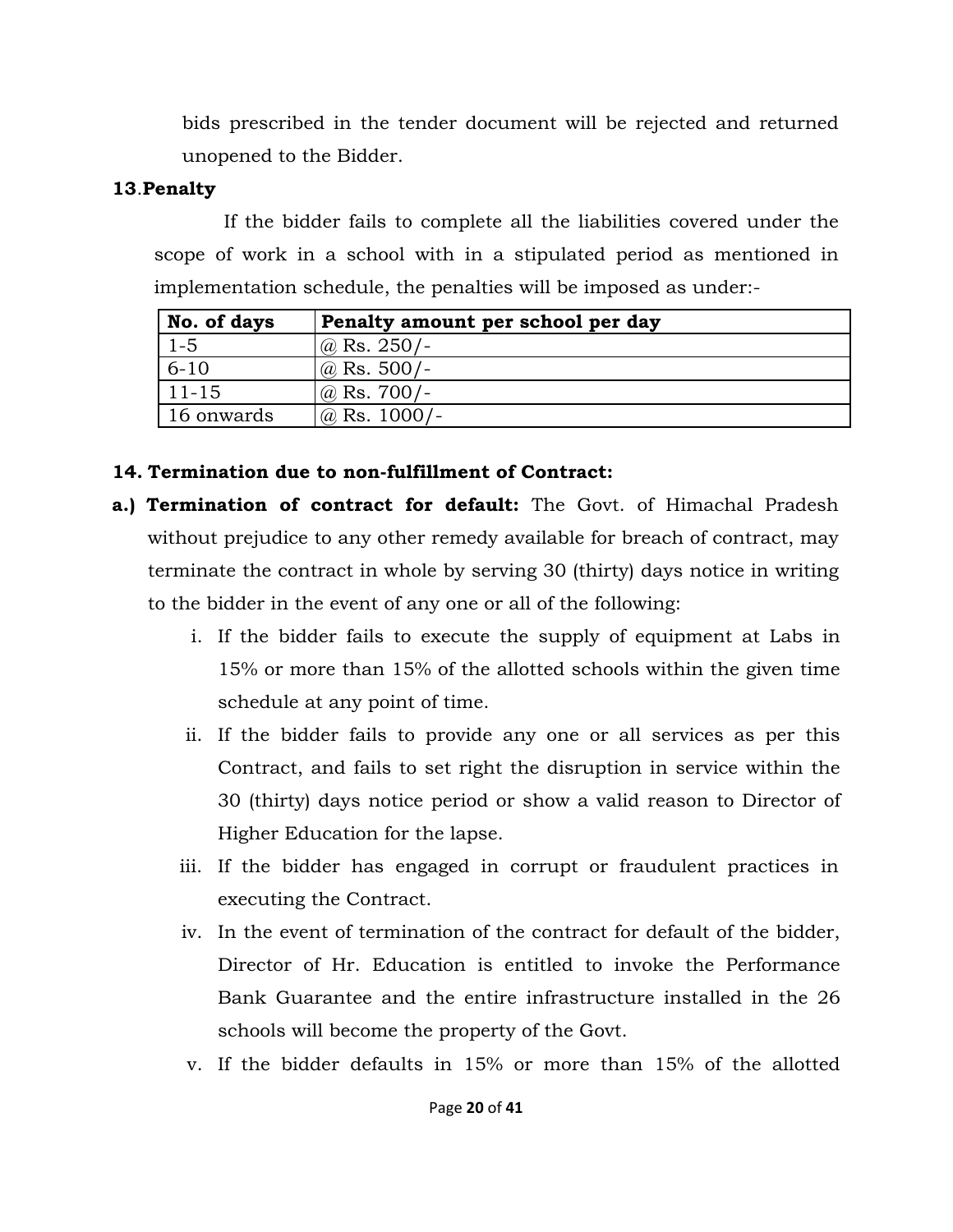schools at any time the contract will be terminated.

vi. In case, the total penalty amount for all schools or any number of schools on all accounts during contract period exceeds the 15% of the bid value at any point of time, then this will be counted towards default and shall lead to termination of the contract.

 *"In case of termination of contract at any case, entire infrastructure*  like Lab equipment and material supplied and installed etc. will *become the property of the Govt. of Himachal Pradesh. No compensation/payment of any kind shall be made to the bidder. Also the Performance Bank Guarantee submitted by the bidder will be invoked by the Director of Higher Education".* 

**(b) Termination for insolvency:** If the bidder becomes bankrupt or is otherwise declared insolvent, then Director of Higher Education may at any time terminate the contract by giving written notice of 30 (thirty) days to the bidder. Such termination shall not prejudice or preclude any right of the action or remedy, which has accrued or will accrue to the Director of Higher Education and vice versa.

*"In case of the termination of the contract for any of the reasons mentioned above, no compensation shall be due to the bidder and the entire Lab equipment and material supplied and installed etc. would become the property of the concerned School"* 

# **15. Acceptance and withdrawal:**

a. The final acceptance of the tender would be entirely vested with the Director of Higher Education who reserves the right to accept or reject any tender, without assigning any reason whatsoever. There is no obligation on the part of the Director of Higher Education to communicate in any way with the rejected bidder. After acceptance of the tender by the Director of Higher Education the bidder shall have no right to withdraw his tender or claim higher price.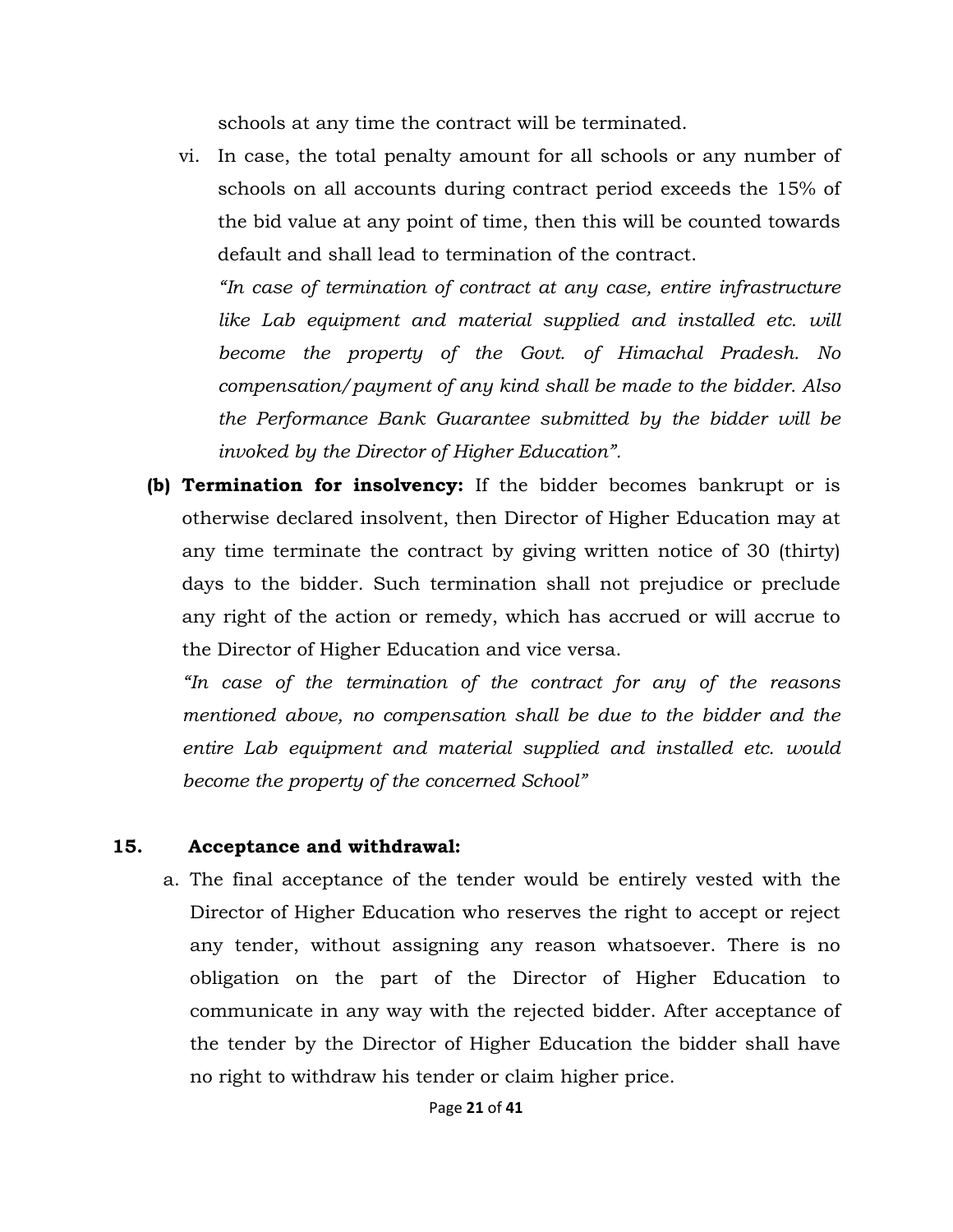- b. Bid(s) with incomplete information are liable for rejection.
- c. For each category of qualification criteria, the documentary evidence is to be produced, duly attested by the bidder, serially numbered and enclosed with the bids. If the documentary proof is not enclosed for any/ all criteria the bid is liable for rejection.
- d. If any information given by the bidder is found to be false/ fictitious, the action would be initiated against the bidder as per Govt. rules.

# **16.Bid Forms**

- i. Wherever a specific form is prescribed in the tender document, the Bidder shall use the form to provide relevant information. If the form does not provide space for any required information, space at the end of the form or additional sheets shall be used to convey the said information.
- ii. For all other cases, the Bidder shall design a form to hold the required information.
- iii. The Department of Higher Education shall not be bound by any printed conditions or provisions in the Bidder's Bid Forms/document submitted by the bidder.

### **b.Local Conditions**

- i Each Bidder is expected to fully get acquainted with the local conditions and factors, which would have any effect on the performance of the contract and /or the cost.
- entertain any request for clarification from the Bidder regarding such local conditions. ii The Bidder is expected to know all conditions and factors, which may have any effect on the execution of the contract after issue of letter of Award as described in the bidding documents. The tenderer shall not
- iii It is the Bidder's responsibility that such factors have properly been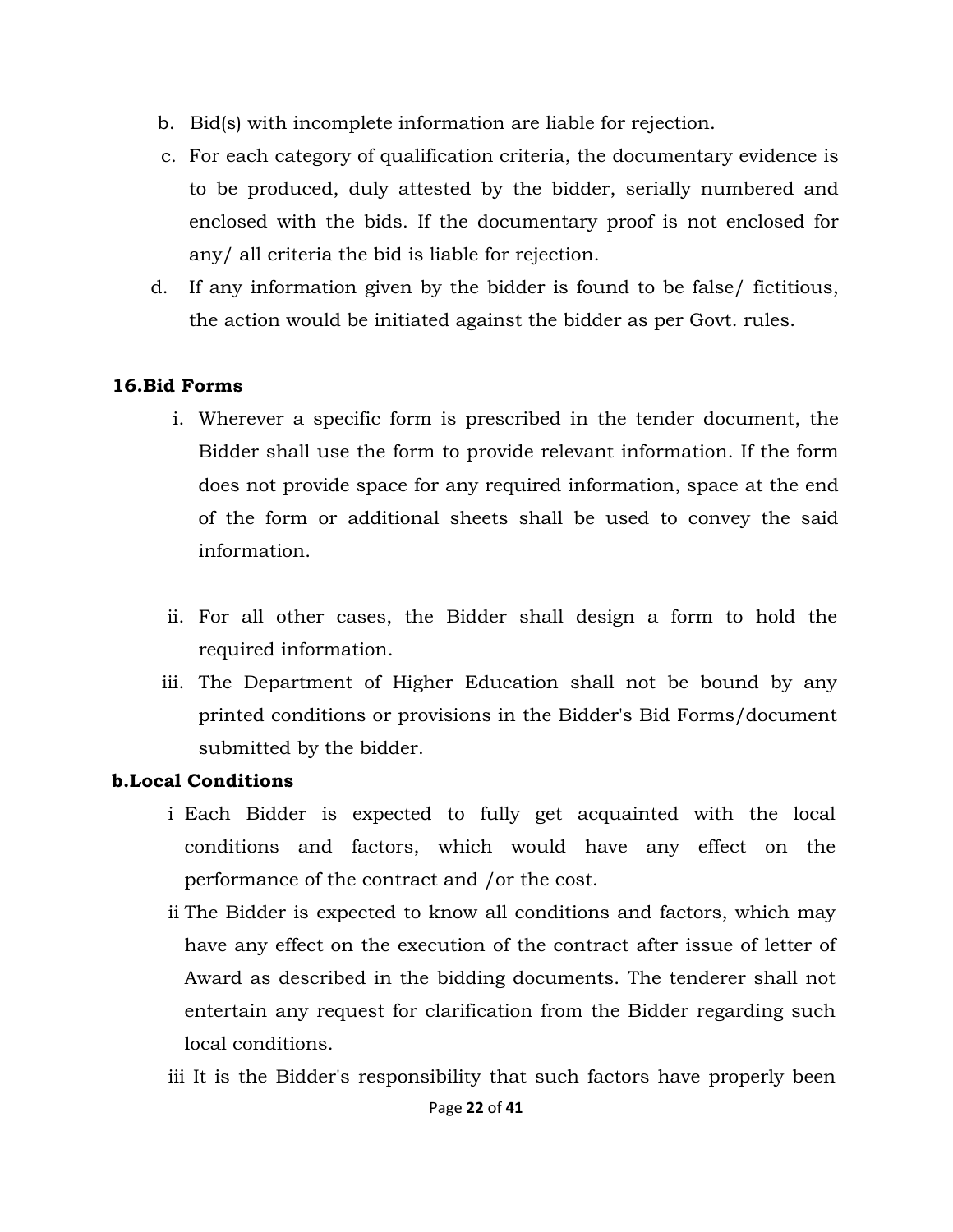investigated and considered while submitting the bid proposals and no claim whatsoever including those for financial adjustment to the contract awarded under the bidding documents will be entertained by the Tenderer. Neither any change in the time schedule of the contract nor any financial adjustments arising thereof shall be permitted by the Tenderer on account of failure of the Bidder to know the local laws / conditions.

iv. The Bidder is expected to visit and examine the location of Schools and its surroundings and obtain all information that may be necessary for preparing the bid at their own interest and cost.

# **17. Opening of Proposal**

- a. **Step 1: Envelope-A** (Pre-qualification Bids) will be opened by the Tender Evaluation Committee, on **11/11/2013 at 2:00 PM,** in presence of bidders or their authorized representatives. Preliminary scrutiny of the pre-qualification bids will be made to determine whether they meet the eligibility criteria, whether the documents have been properly signed and whether the Bid documents are in order. The qualified Bidders in this stage would be informed of the Committee's decision either through telephone/ fax/post /email by Directorate of Higher Education.
- b. **Step 2: Envelope B** would be opened by the Evaluation Committee only for those bidders who qualify the pre-qualification bid.
- c. In the event of the date specified for Bid receipt and opening being declared as a holiday, the Bids will be received/opened the following working day at the appointed times.

Any Change in the schedule on which **Envelope B** would be opened and the date and time for the conduct of demonstration /presentations will be communicated to the qualified bidders through Telephone /Fax/ Post/Telegram/E-mail.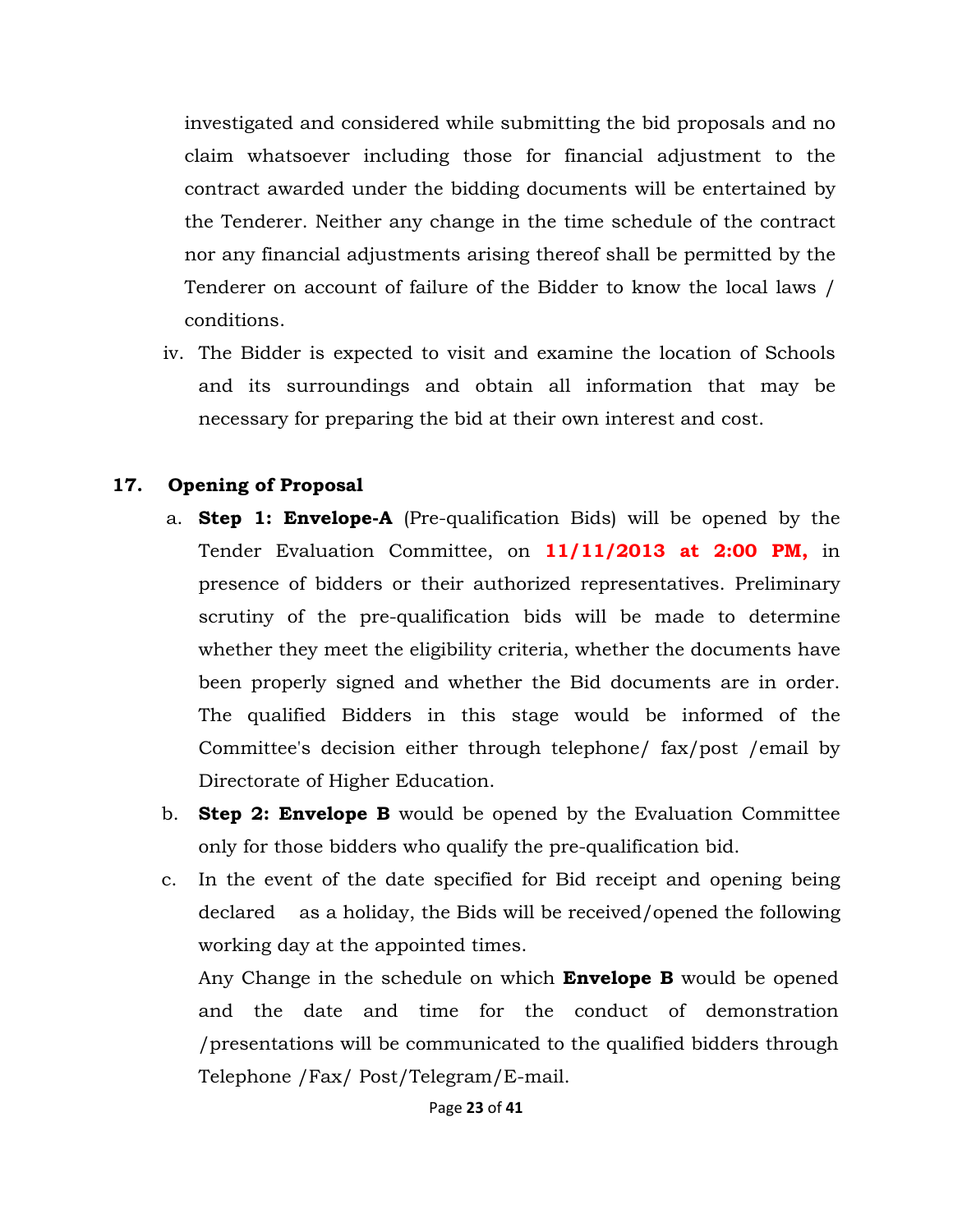- d. The unopened technical and commercial bids of those bidders who do not qualify pre-qualification stage, will be returned back by the department
- e. The Bidder shall be responsible for properly super-scribing and sealing each Envelope and Bid Evaluation Committee shall not be responsible for accidental opening of Envelopes that are not properly super scribed and sealed.

# **18. Evaluation & Selection criteria**

**The Tender Evaluation Committee(s)** so constituted formerly by the Department of Higher Education shall evaluate the Prequalification/Technical Bids and Commercial bids. The decisions of the Tender Evaluation Committee(s) in the evaluation of the bids shall be final. No correspondence will be entertained outside the process of negotiation / discussion with the Committee(s).

At the date, time and location of the bid opening as specified in the TENDER, the Evaluation Committee shall open the Proposals, in the presence of Bidders' designated representatives who choose to attend. The Bidders' representatives who are present shall sign a register evidencing their attendance. The Bidders' names, and any such other details as the Tender Evaluation Committee(s) may consider appropriate, will be announced by the Tender Evaluation Committee(s) at the opening.

- i) The Evaluation Committee(s) reserves the right at any time to postpone or cancel a scheduled bid opening. The bids will be opened at the address specified in TENDER.
- ii) The bidders qualified in Pre-qualification Bids would only be called for Technical Presentation.
- iii) After evaluation of technical bids, the commercial bids of only those Bidders who will qualify the technical evaluation stage, as specified in this TENDER, will be opened in the same day.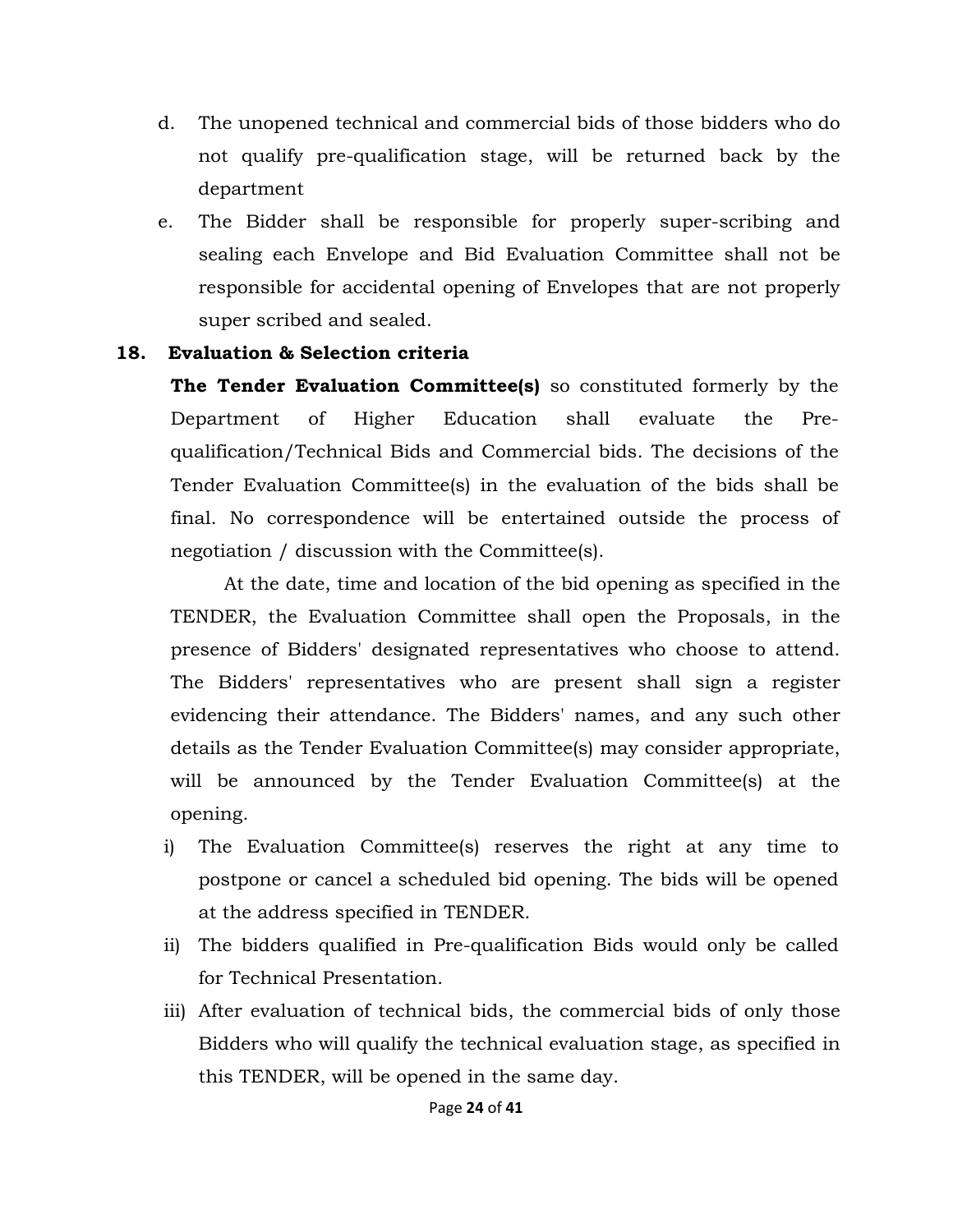- iv) Further, the scope of the evaluation committee also covers taking of any decision with regard to the tender document, execution/ implementation of the project including management period.
- v) After the tender has been awarded to a bidder, the bidder has to supply 50% *Lab equipment and material and install* as per the scope of work within 20 days and all the supplied equipment and material will be evaluated by the Evaluation Committee.The suggestion made after the evaluation of this supplied equipment and material has to be submitted within remaining total allotted days.
- vi) Rest of the 50% equipment and material will be supplied and evaluated well before remaining 10 days.
- vii) Bid document shall be evaluated as per the following steps:
	- **Preliminary Examination of Pre-qualification documents:** The Prequalification document will be examined to determine whether the bidder meets the eligibility criteria, completeness of the bid, whether the documents have been properly signed and whether the bids are in order. Any bid found to be non-responsive for any reason or not meeting the minimum levels of the performance or eligibility criteria specified in the various sections of this tender document will be rejected and not included for further consideration.
- the right to ask for a technical ix The Tenderer reserves the right to ask for a technical elaboration/clarification in the form of a technical presentation from the Bidder at any point of time before opening of the Commercial Proposal. The Bidder shall furnish the required information to the Department of Higher Education, as may be the case, on the date asked for, at no cost to the Tenderer. The Tenderer may at its discretion, visit the office / Operational Center of the Bidder for Services, any time before the issue of Letter of Award. No further discussion/interface will be held with the bidder whose bid has been disqualified / rejected.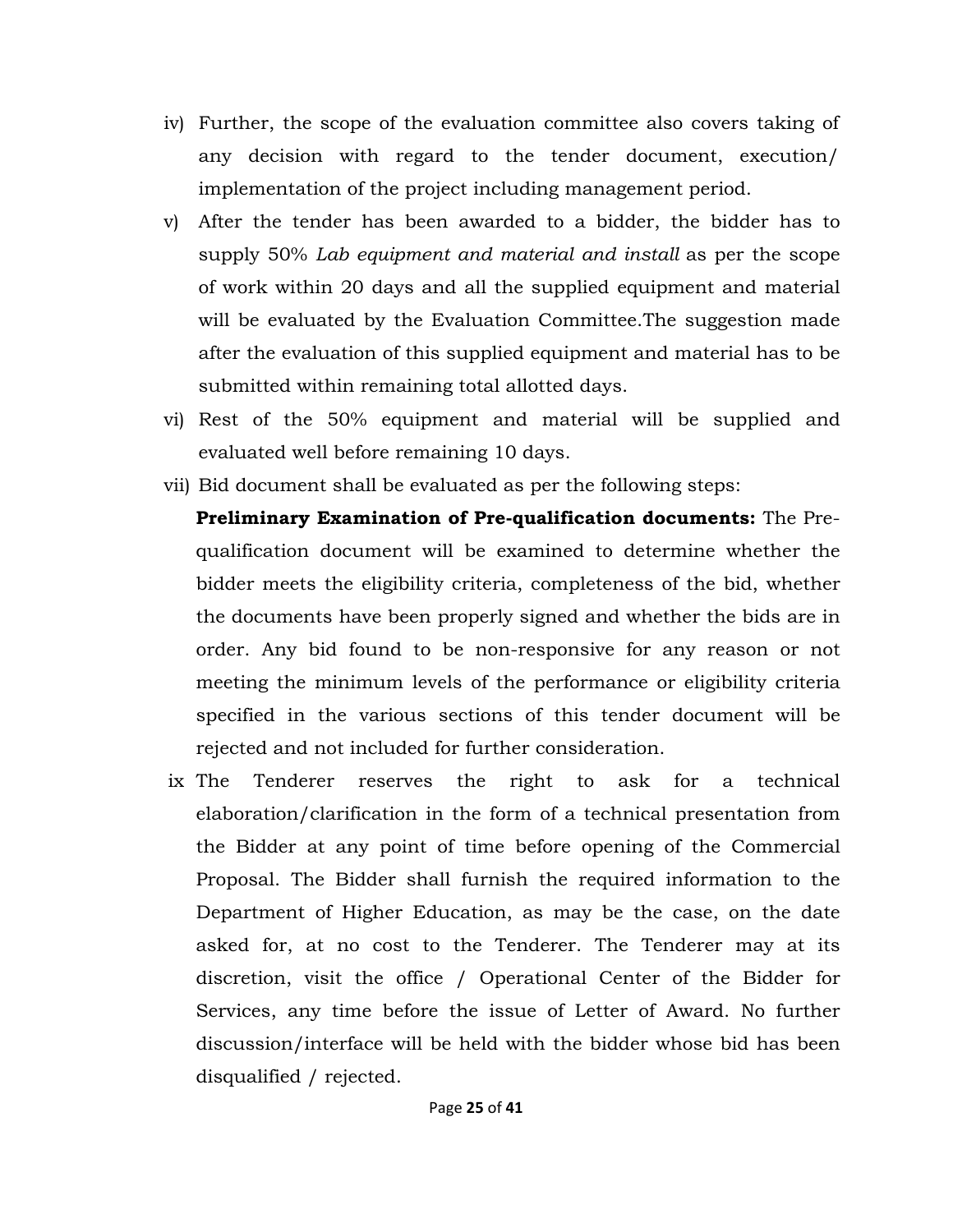# **19. Language of bid & Correspondence**

The Bid will be prepared by the Bidder in English language only. All the documents relating to the Bid (including brochures) supplied by the bidder should also be in English, and the correspondence between the bidder & DIRECTOR OF HIGHER EDUCATION, Himachal Pradesh will be in English language only. The correspondence by Fax/E-mail must be subsequently confirmed by a duly signed formal copy.

# **20. Bid currencies**

Prices shall be quoted in INDIAN RUPEES, inclusive of all prevailing taxes, fees and other charges including service tax.

# **21. Award of Contract**

- i. In case of a situation where lowest bid quoted by the bidders are equal then such bidders may be offered an opportunity to quote a revised quote in sealed envelopes. In such a situation, the bidder offering the lowest revised quote will be declared as successful bidder.
- ii. In case there is a single bid, the same may be accepted by the tenderer and will be referred to the Govt. for further decision.
- iii. Negotiations, if any, will be held with the Bidder in the office of the tenderer.
- iv. The evaluation committee's decision would be final and binding to the Bidders.
- v. Prior to the expiry of the period of Bid validity, the successful Bidder will be notified by the tenderer, that the Bid has been accepted.
- vii. Letter of Award will be issued to the lowest bidder, if the bid found financially viable.
- viii.The successful bidder will have to sign an agreement with Director of Higher Education within 15 days of the issuance of letter of the award and all the expenses involved for the preparation of agreement has to be borne by the successful bidder.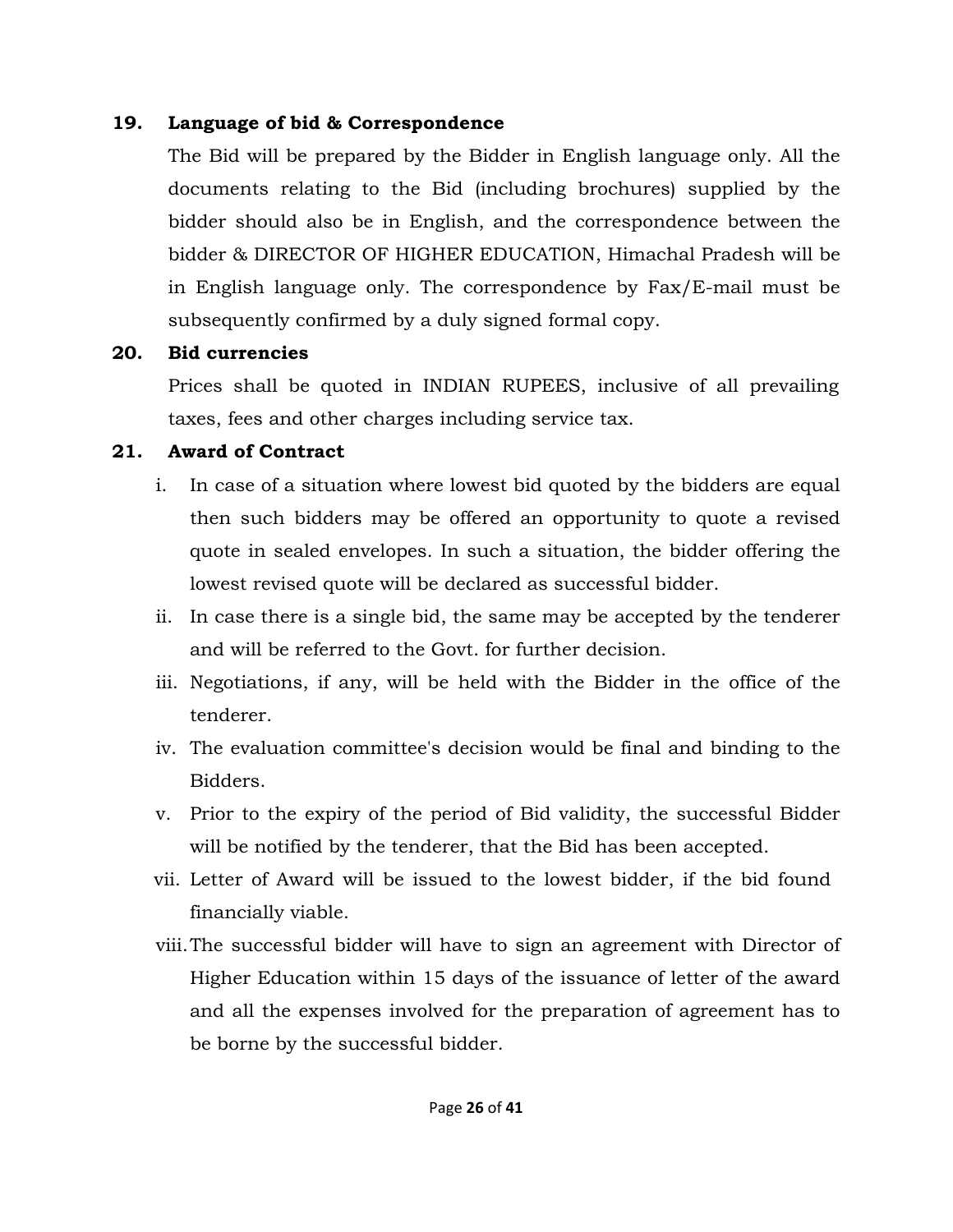#### **22. Confidentiality**

As used herein, the term "Confidential Information" means any information, including information created by or for the other party, whether written or oral, which relates to internal controls, computer or data processing programs, algorithms, electronic data processing applications, routines, subroutines,techniques or systems, or information concerning the business or financial affairs and methods of operation or proposed methods of operation, accounts, transactions, proposed transactions or security procedures of either party or any of its affiliates, or any client of either party, except such information which is in the public domain at the time of its disclosure or thereafter enters the public domain other than as a result of a breach of duty on the part of the party receiving such information. It is the express intent of the parties that all the business process and methods used by the Bidder in rendering the services hereunder are the Confidential Information of the Bidder.The Bidder shall keep confidential any information related to this tender with the same degree of care as it would treat its own confidential information. The Bidders shall note that the confidential information will be used only for the purposes of this tender and shall not be disclosed to any third party for any reason whatsoever.At all times during the performance of the Services, the Bidder shall abide by all applicable security rules, policies, standards, guidelines and procedures. The Bidder should note that before any of its employees or assignees is given access to the Confidential Information, each such employee and assignees shall agree to be bound by the term of this tender and such rules, policies, standards, guidelines and procedures by its employees or agents.The Bidder should not disclose to any other party and keep confidential the terms and conditions of this Contract agreement, any amendment thereof, and any Attachment or Annexure thereof. The obligations of confidentiality under this section shall survive rejection of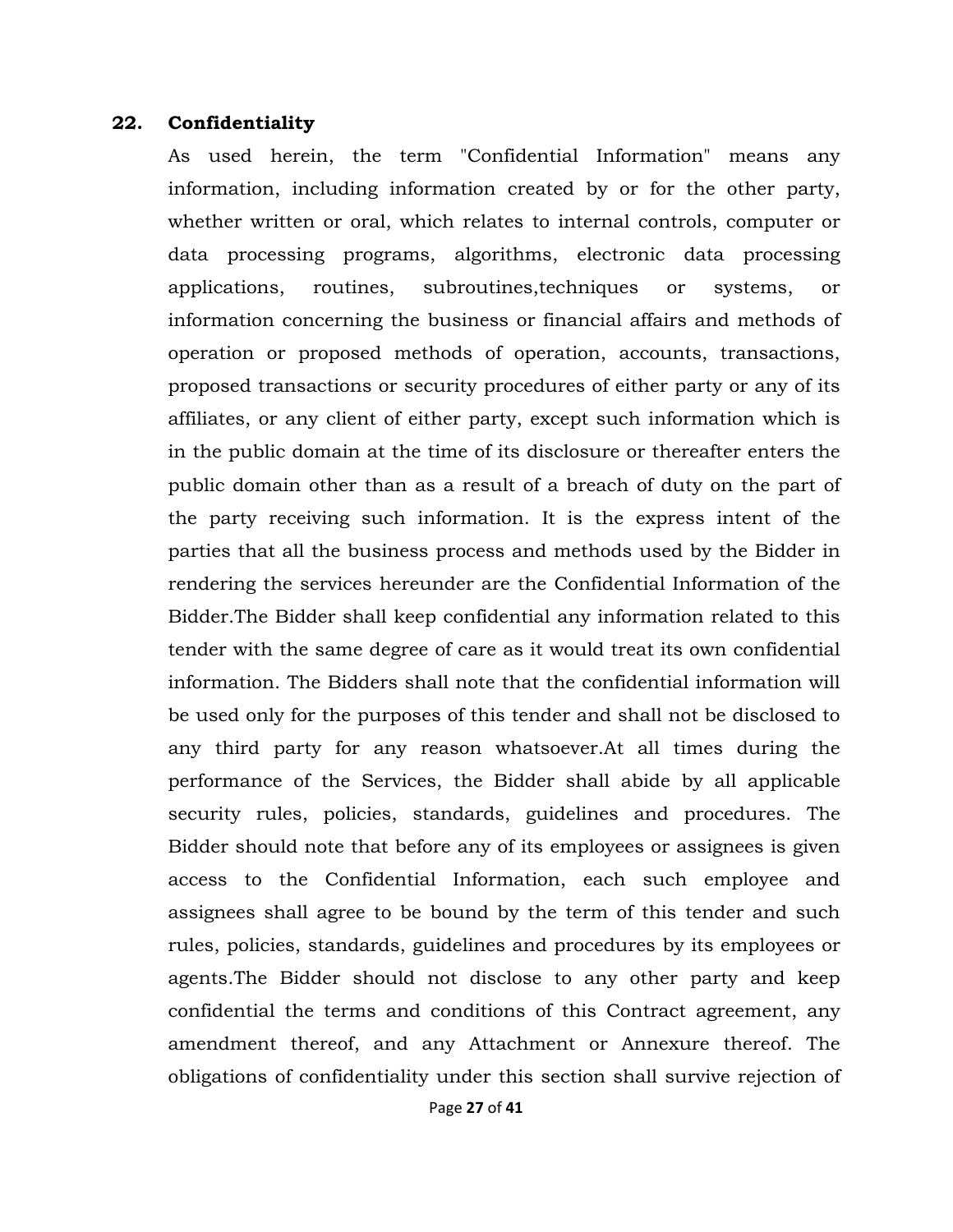the contract.Any information pertaining to the Govt. of Himachal Pradesh or any other agency involved in the project, matters concerning Govt. of Himachal Pradesh that comes to the knowledge of the vendor in connection with this contract, will be deemed to be confidential and the bidder will be fully responsible, for the same being kept confidential and held in trust, as also for all consequences of its concerned personnel failing to observe the same. The vender shall ensure due secrecy of information and data not intended for public distribution.

#### **23. Taxes and Duties**

The Bidder shall be solely responsible for the payment of all taxes including VAT, duties, license fees, octroi etc. incurred until completion of the project.

#### **24. Insurance**

The equipments/deliverables and services supplied under the contract shall be fully insured by the bidder against theft, loss or damage by fire, flood/cloudburst/natural calamity or otherwise, incidental to manufacture or acquisition, transportation, storage, delivery. The period of insurance shall be for the entire contract period. For insurance claims, the respective school authorizes will lodge FIR and provide NTR report. The Bidder will provide the replacement of equipment/component/hardware within a period of one week.

#### **25. Indemnity**

- 1. The bidder(s) shall indemnify the Department against all third party claims of infringement of Intellaectual Property Right, including Patent, trademark, copyright, trade secret or industrial design rights arsising from use of the Goods, or any part of thereof in India.
- 2. The Bidder(s) shall, at their own expense, defend and indemnify the Department against all third party claims or infringement of intellectual Property Right, including Patent, trademark, copyright,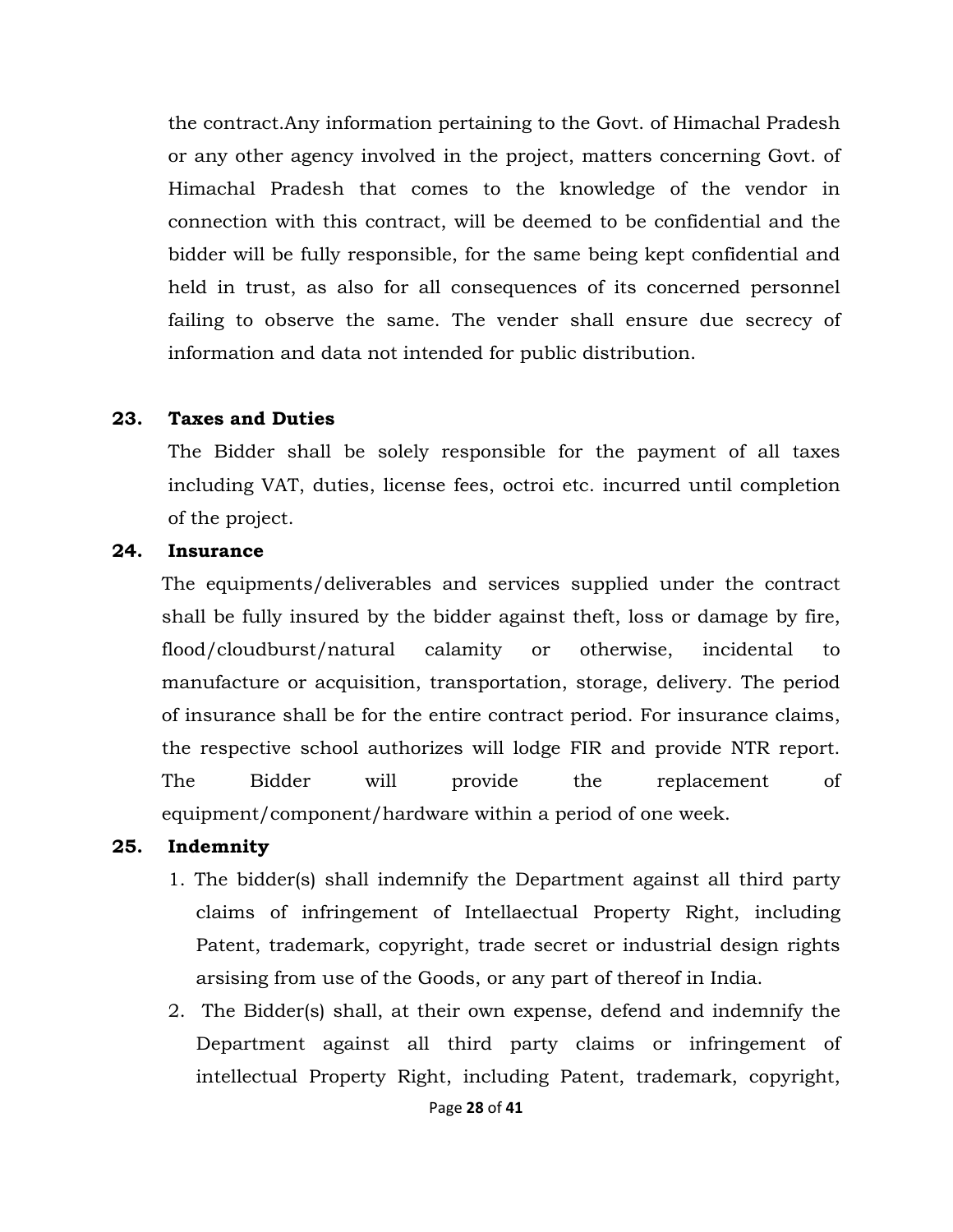trade secret or industrial design.

- 3. The Bidder(s) shall expecditiously extinguish any such claims and shall have full rights to defend itself therefrom. If the Department is required to pay compensation to a third party resulting from such infringement, the Bidder (s) shall be fully responsible therefore, including all expenses and court and legal fees.
- 4. The Department will give notice to the Bidder of any such claim without delay, provide reasonable assistance to the supplier in disposing of the cliam and shall at no time admit to any liability for or express any intent to settle the claim.

#### **26. Arbitration**

Himachal Pradesh, for final decision and the same shall be binding All disputes, differences, claims and demands arising under the contract shall be referred to the Principal Secretary (Education), to the Govt. of on all parties. Principal Secretary (Education), to the Govt. of Himachal Pradesh and the selected Service Provider shall make every effort to resolve amicably through direct negotiation, any disagreement or dispute arising between them under or in connection with the work order. If any dispute arises between parties on aspects not covered by this agreement, or the construction or operation thereof, or the rights, duties or liabilities under these except as to any matter the decision of which is specially provided for by the general conditions, such disputes shall be referred to Sole Arbitrator, Principal Secretary (Education), to the Govt. of Himachal Pradesh. Such arbitration shall be governed in all respects by the provision of the Indian Arbitration and Conciliation Act, 1996 and the rules there under and any statutory modification or reenactment thereof the arbitration proceeding shall be held in Shimla.

### **27. Legal jurisdiction**

All legal disputes are subject to the jurisdiction of Shimla courts only.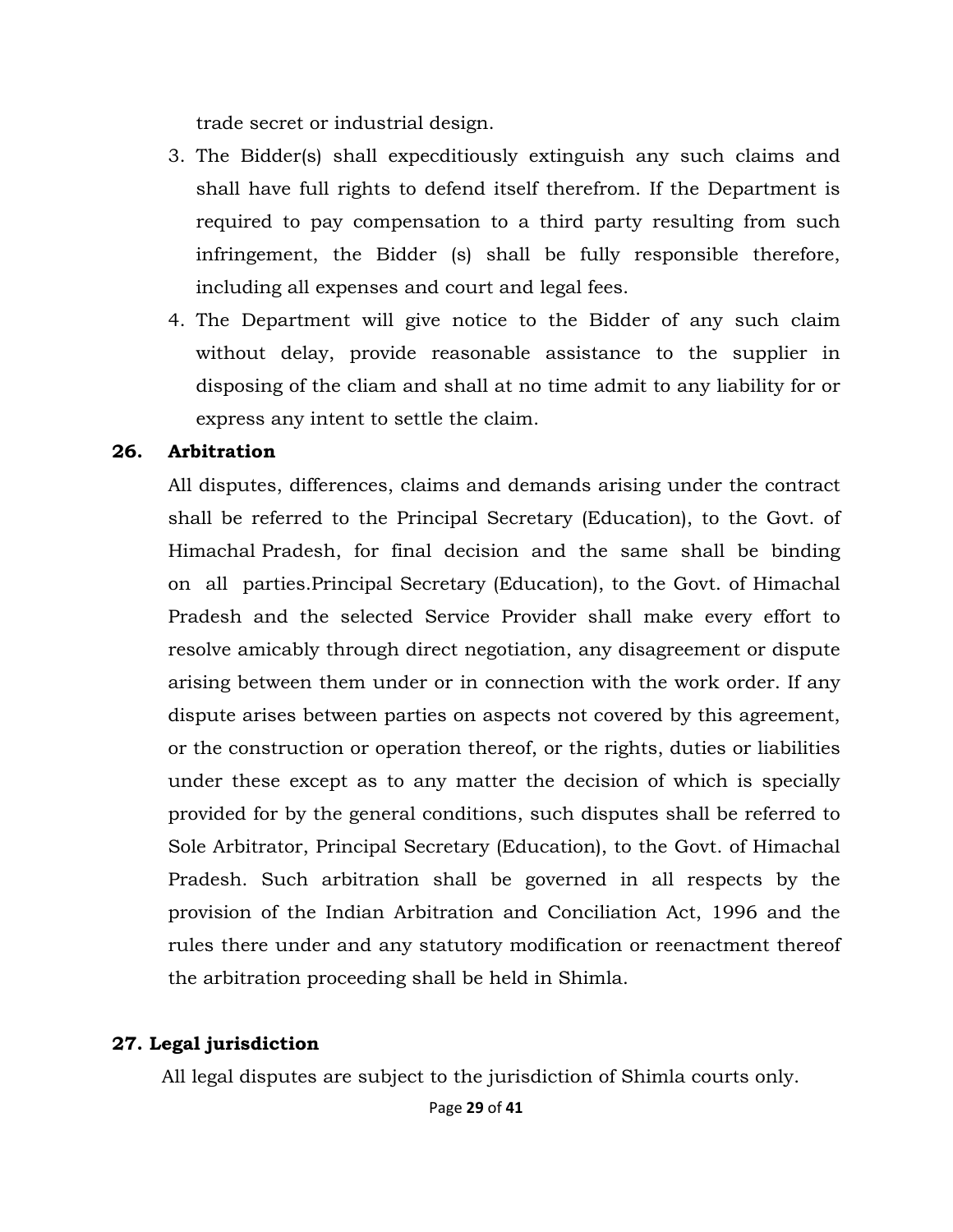### **28. Payment Structure:**

80% payment on proof of delivery of all ordered items at given location. The supplier company shall submit necessary document i.e.Bill/ Invoice duplicate delivery challan, against performance bank guarantee of 10% order value (Valid for one year).The final payment will be made after 2 months from the date of delivery of Equipments/Articles.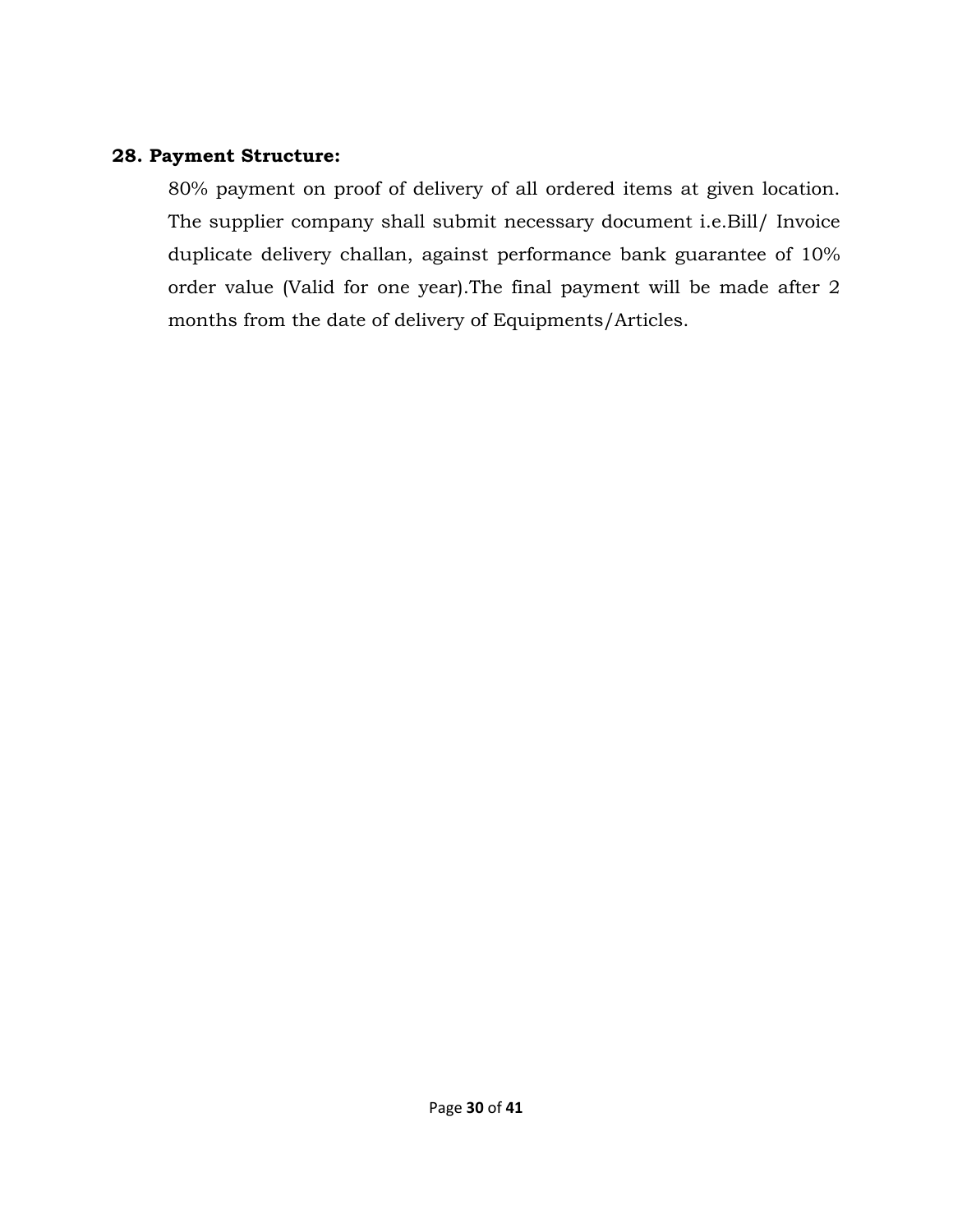#### **Section – IV: Special Conditions**

#### **29. Performance Bank Guarantee for Operations**

# **Performance Bank Guarantee – Security Labs in Government Senior Secondary Schools**

Bidder shall furnish Performance Bank Guarantee to Department of Higher Education for an amount equal to 5% of the total bid value quoted by bidder in commercial offer within 7 days of issuance of Letter of Award. The Performance Bank Guarantee shall be valid upto next 6 month of expiry of contract period. The Department of Higher Education may forfeit the Performance Bank Guarantee for any failure on part of bidder to complete its obligations under the agreement. The Performance Bank Guarantee shall be denominated in Indian Rupees and shall be absolutely, irrevocably and unconditional guarantee in the form of a Performance Bank Guarantee issued by a Nationalized Bank and payable at Shimla in the format provided by Department of Higher Education. In the event of any amendments to Agreement, the bidder shall within 15 days of receipt of such amendment furnish the amendment to the Performance Bank Guarantee as required.

#### **30. Force Majeure**

Neither party shall be responsible to the other for any delay or failure in performance of its obligations due to any occurrence commonly known as Force Majeure which is beyond the control of any of the parties, including, but without limited to, fire, flood, explosion, acts of God, public disorder, riots, embargoes, or strikes, acts of military authority, epidemics, strikes, lockouts, insurrections, civil commotion, war, enemy actions. If a Force Majeure arises, the Bidder shall promptly notify tenderer in writing of such condition and the cause thereof. Unless otherwise directed by Tenderer, the successful bidder shall continue to perform his obligations under the contract as far as is reasonably practical, and shall seek all reasonable alternative means for performance not prevented by the Force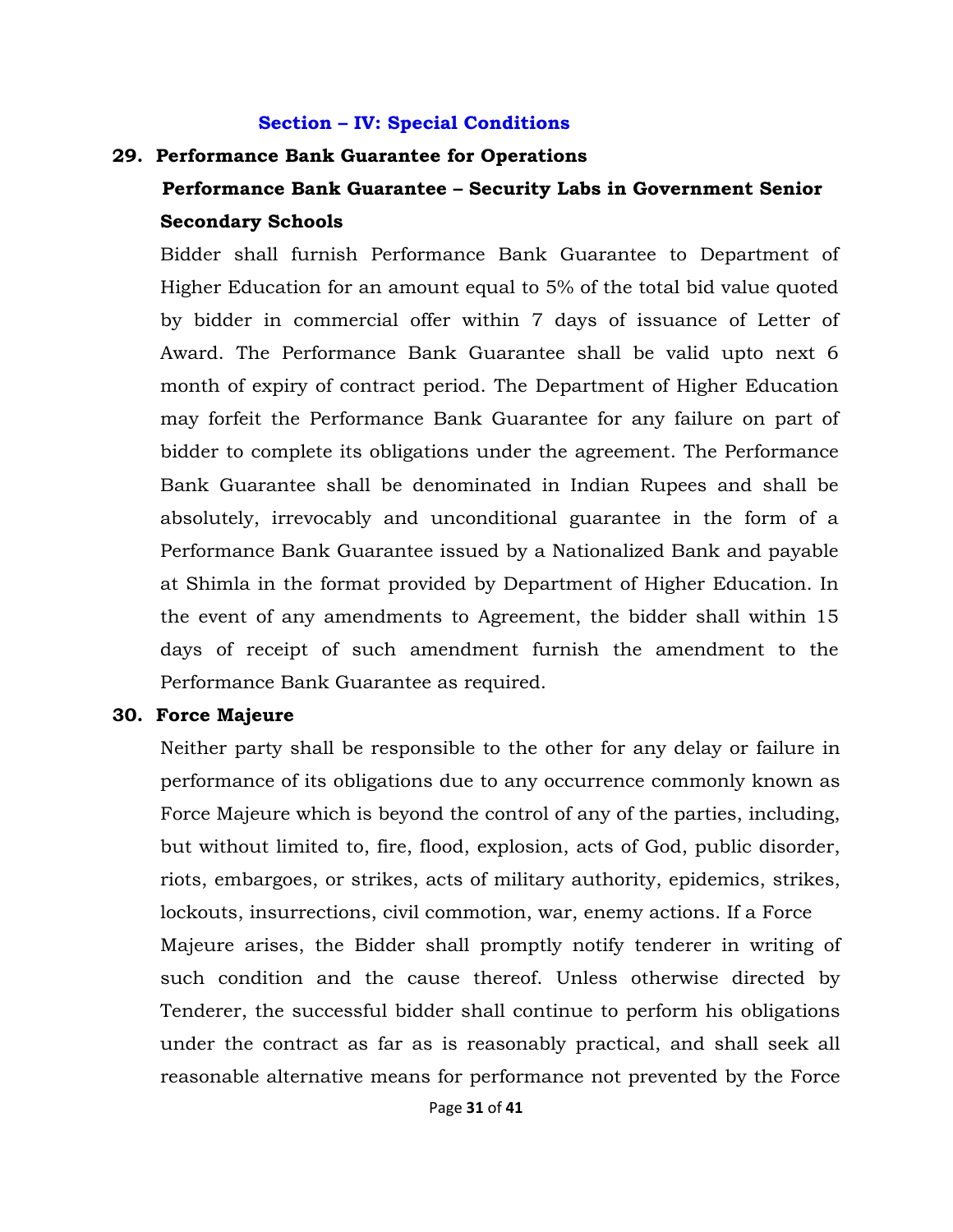Majeure event.

The successful bidder shall be excused from performance of his obligations in whole or part as long as such causes, circumstances or events shall continue to prevent or delay such performance.

# **31. Representations and warranties by the Bidder**

- i. There is no pending or threatened actions, suits or proceedings affecting the Bidder or its affiliates or any of their respective assets before a court, governmental agency, commission or arbitrator or administrative tribunal which affects the Bidder's ability to perform its obligations under the Agreement; and neither Bidder nor any of its affiliates have immunity from the jurisdiction of a court or from legal process (whether through service of notice, attachment prior to judgment, attachment in aid of execution or otherwise);
- **ii.** The Bidder confirms that all representations and warranties of the Bidder set forth in the bid are true, complete and correct in all respects;
- **iii.** No information given by the Bidder in relation to the Agreement, project documents or any document comprising security contains any material mis-statement of fact or omits to state as fact which would be materially adverse to the enforcement of the rights and remedies of Department of Higher Education or which would be necessary to make any statement, representation or warranty contained herein or therein true and correct;
- **iv.** All equipment including material to be installed by the Bidder in the Security Labs shall be branded and the product should not be supported or declared end of life within next 5 years. **A certificate to that effect should be furnished from OEM.** All equipment shall conform to the codes, standards and regulations applicable and benefit from the usual manufacturer's guarantees.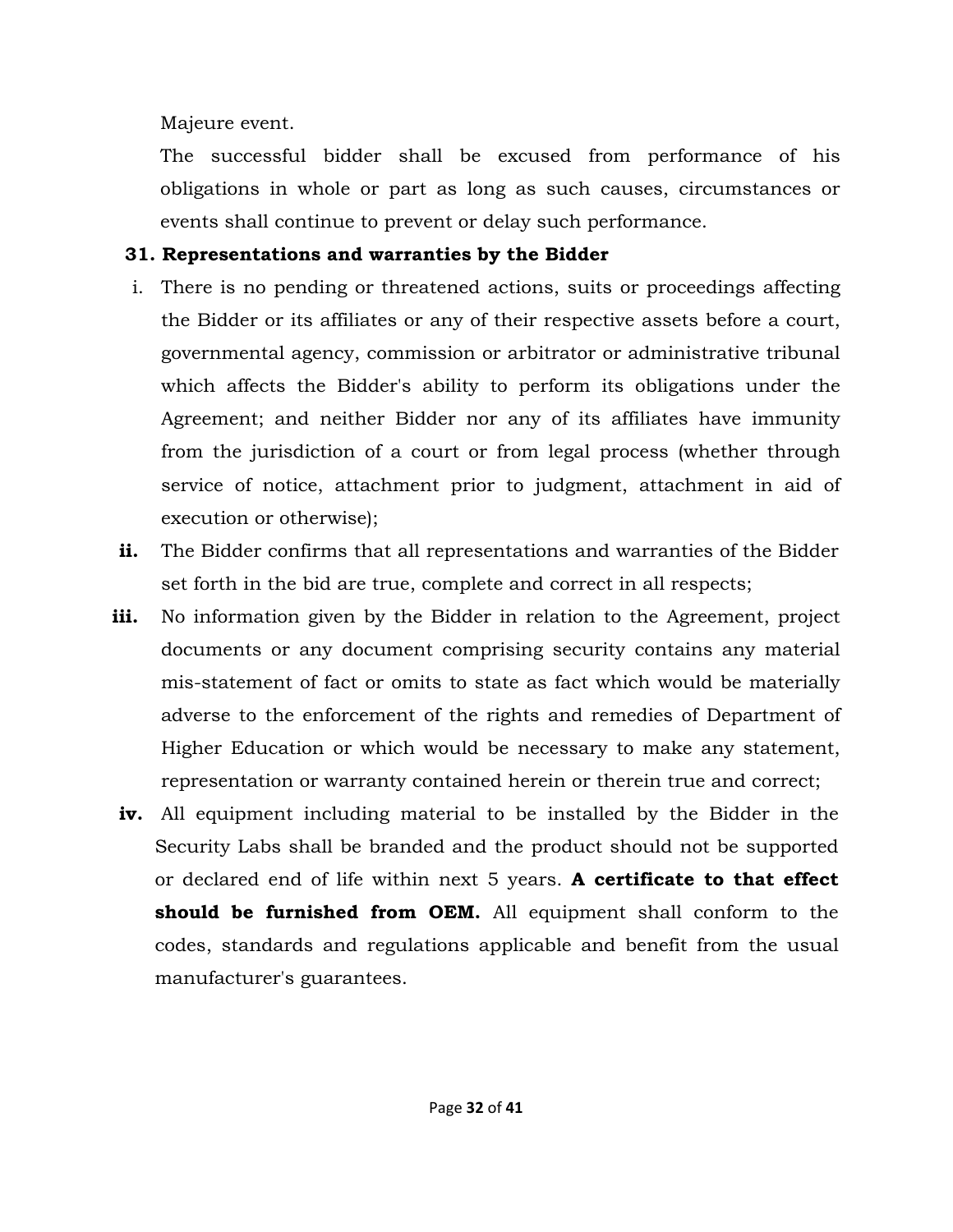#### **Annexure - A**

#### **Bid Letter**

Date: dd/mm/yyyy

To,

The Director of Higher Education Himachal Pradesh, Lalpani, Shimla-171001 (HP)

# **Subject: For of the supply of the Security Lab Equipments in 26 GSSS of Himachal Pradesh.**

Sir,

We, the undersigned Bidders, having read and examined in detail the specifications and tender document in respect seting up **Security Lab supply of Tools & Equipments. Price and Validity** 

- 1. All the prices mentioned in our commercial offer are in accordance with the terms as specified in tender document. All the prices and other terms and conditions of this proposal are valid for a period of 180 days from the last date of submission of bids.
- 2. We do hereby confirm that our bid prices include all taxes and cess including Income Tax.
- 3. We have studied the Clauses relating to Indian Income Tax and hereby declare that if any Income Tax, Surcharge on Income Tax and any other Tax is altered under the law, we shall pay the same.

# **Earnest Money**

We have enclosed the required earnest money in the form of Bank draft in pre-qualification bid/pre bid conference.

# **Bid Pricing**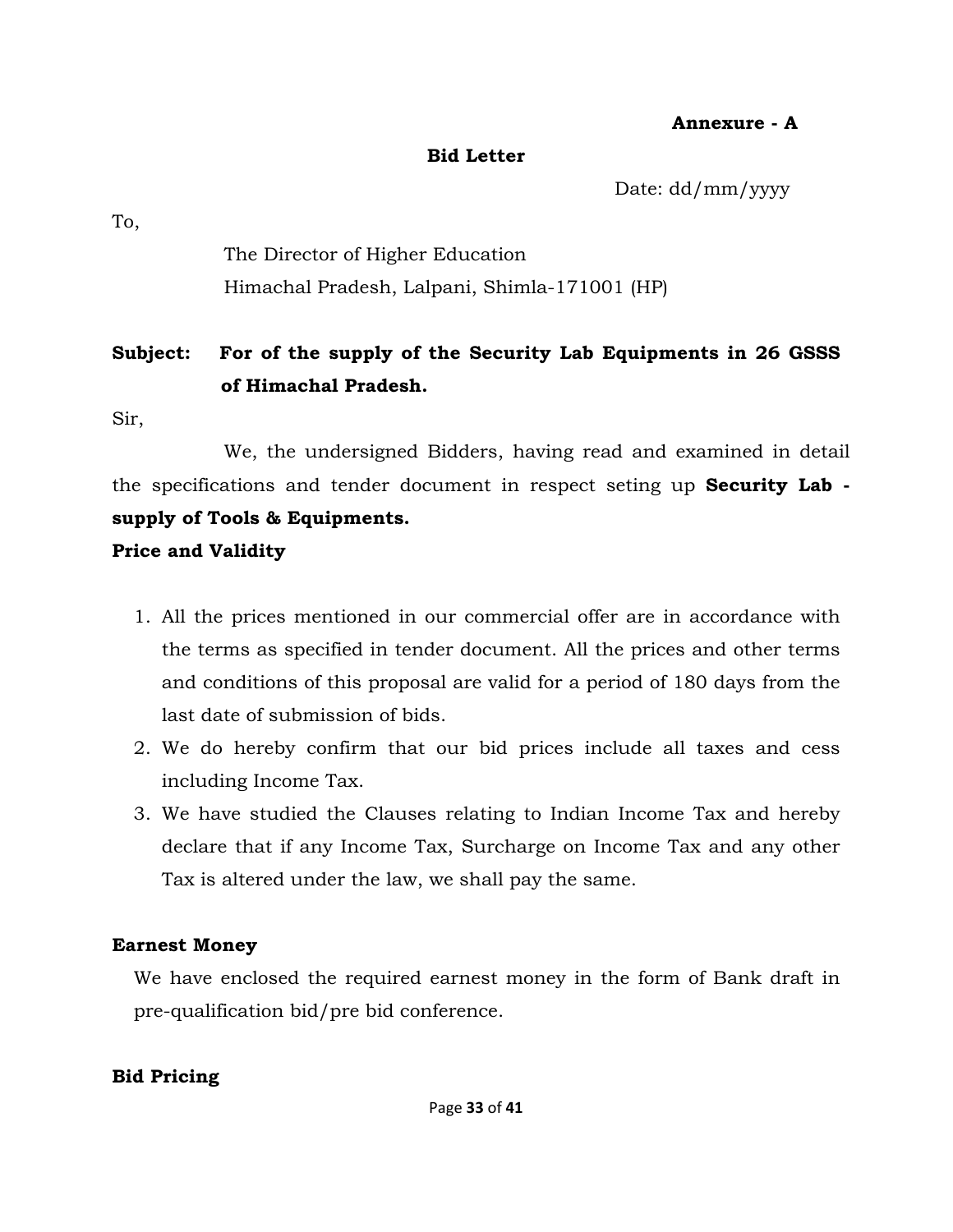We further declare that the RATES stated in our proposal are in accordance with your terms & conditions in the bidding document.

# **Qualifying Data**

We confirm having submitted in qualifying data as required by you in your tender document. In case you require any further information/ documentary proof in this regard before evaluation of our bid, we agree to furnish the same in time to your satisfaction.We hereby declare that our proposal is made in good faith, without collusion or fraud and the information contained in the proposal is true and correct to the best of our knowledge & belief.We here by declare to accept and abide by all term & conditions mentioned in the tender document.Bid submitted by us is properly sealed and prepared so as to prevent any subsequent alteration and replacement.We understand that you are not bound to accept the lowest or any bid you may receive.

Thanking you,

 Yours faithfully,

Date: Name: **Name:** Name: **Name:** Name: **Name:** Name: **Name:** Name: **Name:** Name: **Name:**  $\frac{1}{2}$ Place: Designation: **Business Address:** Seal Seal

**Signature)**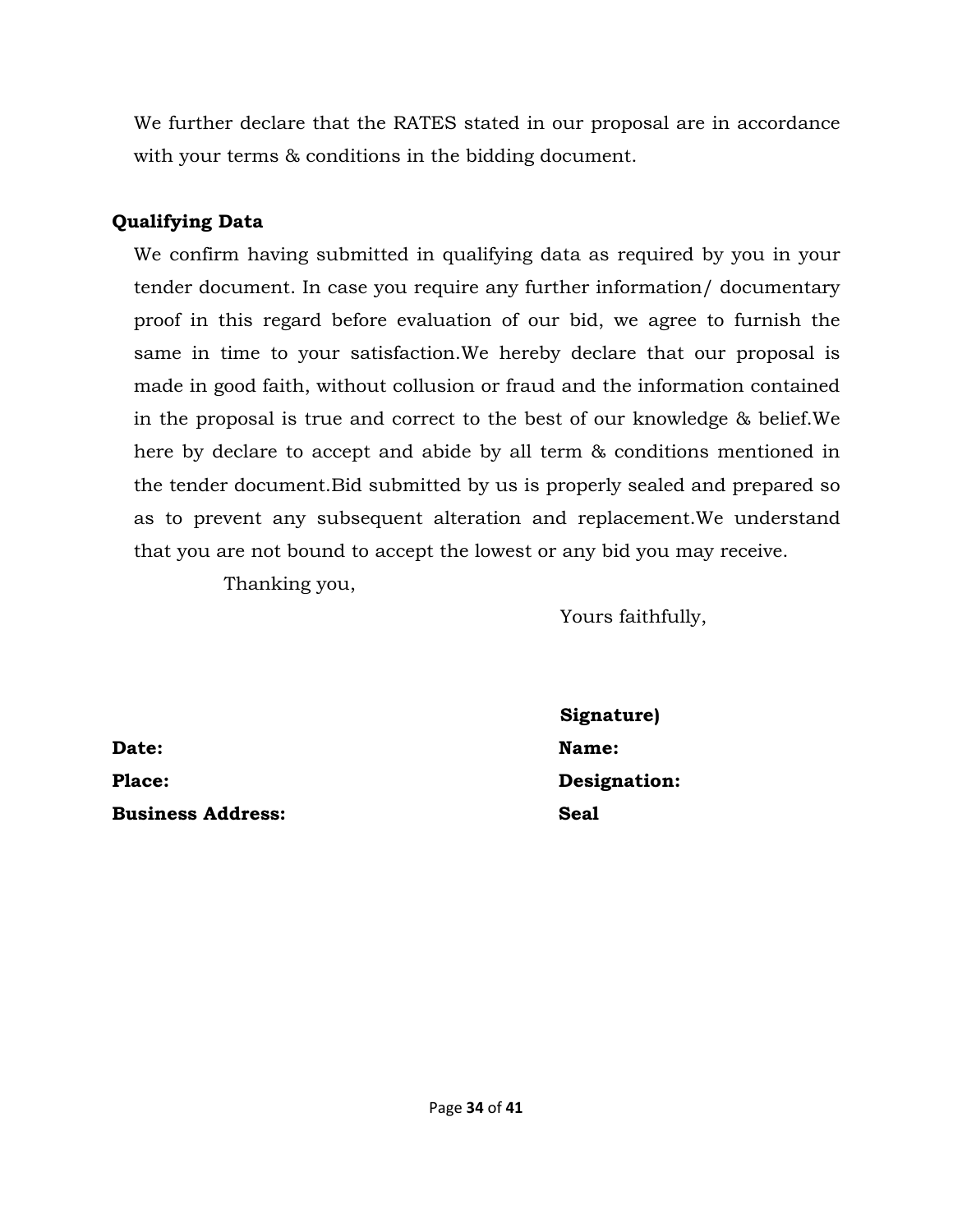# **Annexure - B**

|                | <b>Bidder profile</b>                                                                                                                                                                                                                                                                                                                                                 |  |  |  |  |
|----------------|-----------------------------------------------------------------------------------------------------------------------------------------------------------------------------------------------------------------------------------------------------------------------------------------------------------------------------------------------------------------------|--|--|--|--|
| Sr. No.        | <b>Deails</b>                                                                                                                                                                                                                                                                                                                                                         |  |  |  |  |
| $\mathbf{1}$   | Name of firm/organizations                                                                                                                                                                                                                                                                                                                                            |  |  |  |  |
| $\overline{2}$ | Register office address                                                                                                                                                                                                                                                                                                                                               |  |  |  |  |
|                | Telephone No.                                                                                                                                                                                                                                                                                                                                                         |  |  |  |  |
|                | Fax No.                                                                                                                                                                                                                                                                                                                                                               |  |  |  |  |
|                | E-Mail                                                                                                                                                                                                                                                                                                                                                                |  |  |  |  |
| 3              | Correspondence/Contact address                                                                                                                                                                                                                                                                                                                                        |  |  |  |  |
| $\overline{4}$ | Details of contact person                                                                                                                                                                                                                                                                                                                                             |  |  |  |  |
|                | (Name, designation, address<br>etc.)<br>Telephone No.                                                                                                                                                                                                                                                                                                                 |  |  |  |  |
|                | Fax No.                                                                                                                                                                                                                                                                                                                                                               |  |  |  |  |
|                | E-Mail                                                                                                                                                                                                                                                                                                                                                                |  |  |  |  |
| 5              | Is the firm a registered company? If<br>yes, submit Documentary proof.<br>Year and place of the establishment<br>of the company.                                                                                                                                                                                                                                      |  |  |  |  |
| 6              | Former name of the company, if any.<br>how<br>many years has<br>And<br>your<br>organization been in business under<br>your present name?                                                                                                                                                                                                                              |  |  |  |  |
| 7              | Is the firm Government./Public<br>Sector Undertaking propriety firm<br>partnership<br>firm (if yes, give<br>partnership deed)<br>Limited<br>limited<br>company or<br>corporation member of a group of<br>companies (If yes, give name and<br>address and description of other<br>companies)<br>Subsidiary of a large corporation<br>(if yes give the name and address |  |  |  |  |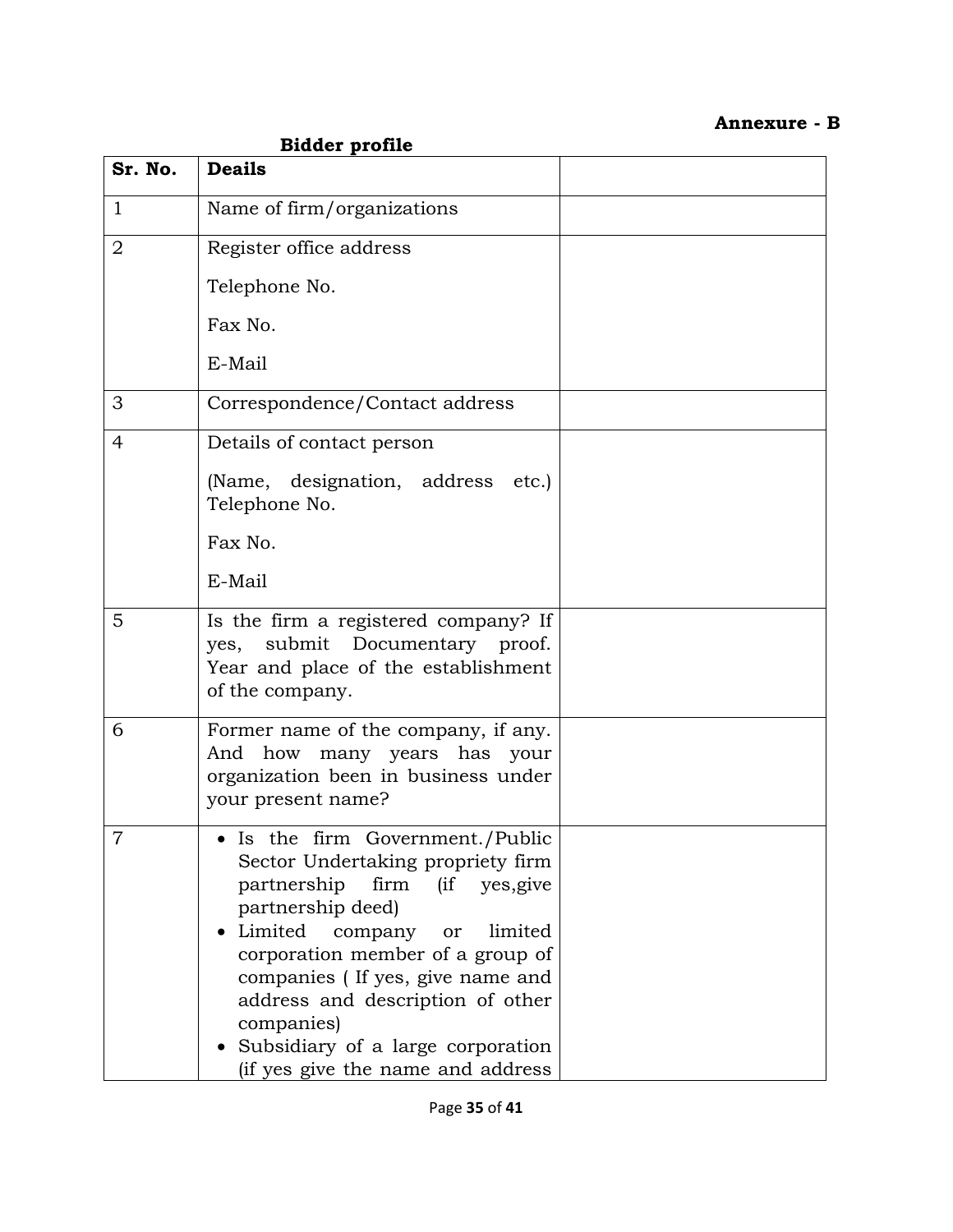|    | of the parent organization) If the<br>company is subsidiary, state what<br>involvement if any, will the parent<br>company have in the project.                                                                                             |  |
|----|--------------------------------------------------------------------------------------------------------------------------------------------------------------------------------------------------------------------------------------------|--|
| 8  | Is the firm registered with sales tax<br>department? If yes, submit valid<br>sales tax registration certificate.                                                                                                                           |  |
| 9  | Is the firm registered for service tax<br>with Central Excise Department<br>(Service Tax Cell)? If yes, submit<br>valid tax registration certificate.                                                                                      |  |
| 10 | Is the firm registered under Labour<br>Laws contract Act? If yes, submit<br>valid registration certificate.                                                                                                                                |  |
| 11 | Total No. of employees                                                                                                                                                                                                                     |  |
| 12 | Number of Offices/Project Locations                                                                                                                                                                                                        |  |
| 13 | Do<br>have<br>local<br>you<br>a<br>representation/office in Himachal<br>Pradesh? If yes, please give the<br>address and the details of staff,<br>infrastructure etc in the office and<br>no. of years of operation of the local<br>office. |  |
| 14 | Is your organization has ISO/or any<br>other certification? If so, attach<br>copies of the certificates State details.<br>if certified by bodies, other than that<br>stated.                                                               |  |
| 15 | List the major clients with whom<br>organization<br>has<br>been/is<br>your<br>currently associated.                                                                                                                                        |  |
| 16 | The bidder shall<br>disclose details<br>pertaining to all contingent liabilities,<br>claims, disputes, matters in appeal &<br>in court and any pending litigation<br>against the bidder or any member of                                   |  |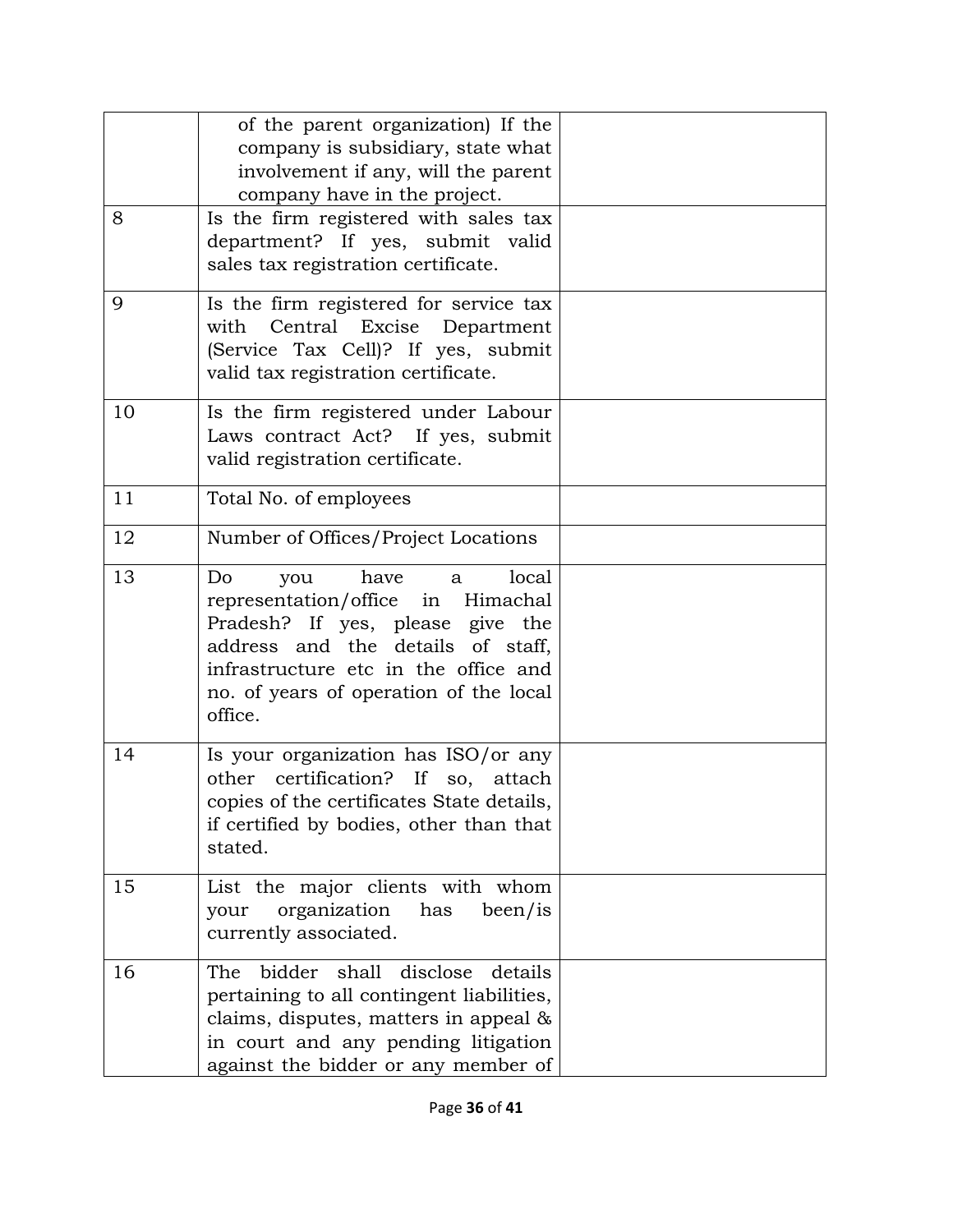|    | the Consortium. If nil,<br>an<br>undertaking from the bidder<br>mentioning the same.                                     |
|----|--------------------------------------------------------------------------------------------------------------------------|
| 17 | Have you ever been denied tendering<br>facilities by any Govt/Department<br>/Public Sector Undertaking?(Give<br>details) |

 $\mathcal{L}$ 

 $\sim$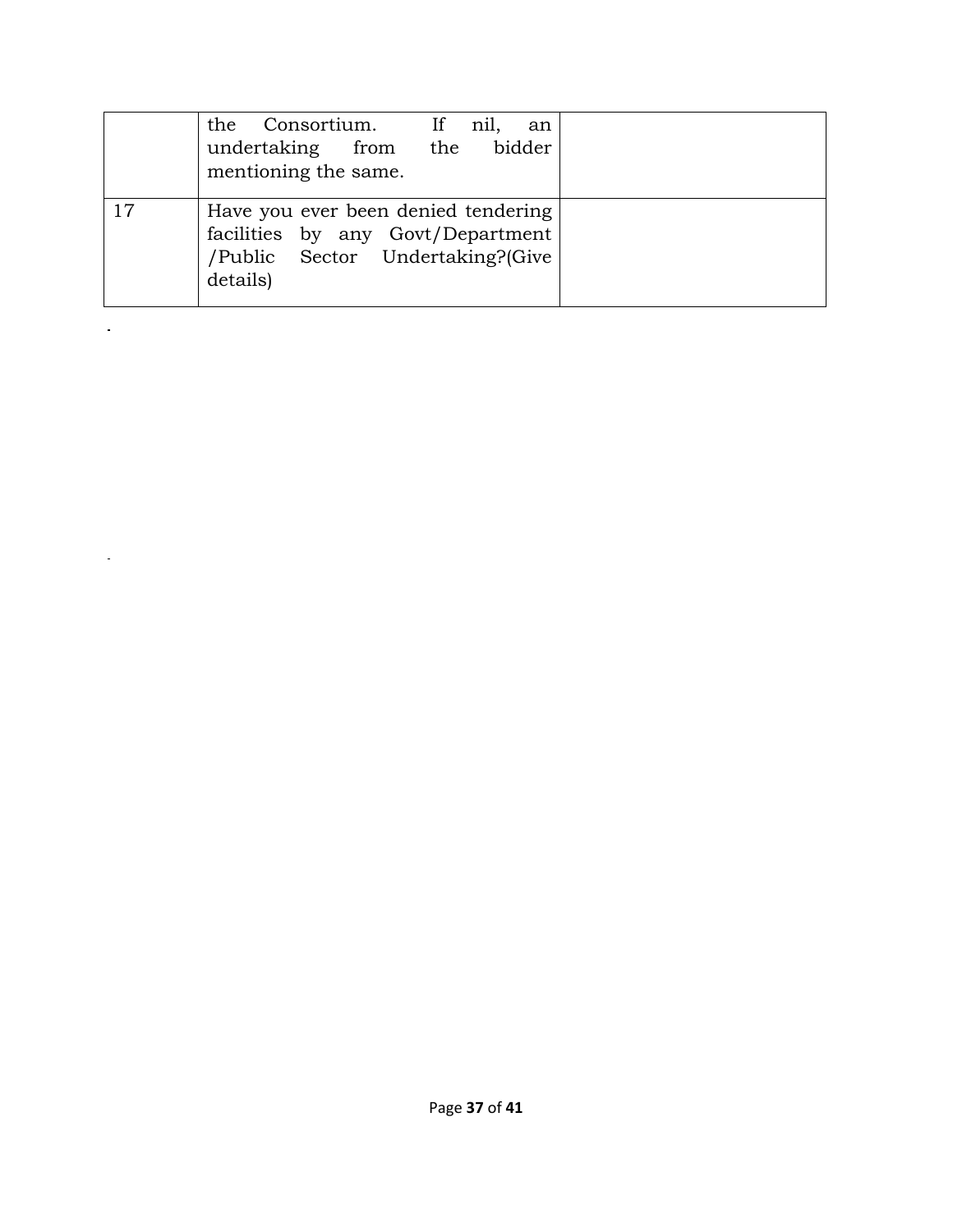### **Annexure - C**

| Sr.No.         |                              | $2010 - 11$ | 2011-12 | 2012-13 | <b>Total</b> |
|----------------|------------------------------|-------------|---------|---------|--------------|
|                | Total turnover               |             |         |         |              |
| $\overline{2}$ | Annual<br>Turn<br>Over<br>in |             |         |         |              |
|                | Supply<br>and                |             |         |         |              |
|                | establishment of Labs in     |             |         |         |              |
|                | schools related activities   |             |         |         |              |
| 3              | Profitability                |             |         |         |              |
|                | (Profit after tax)           |             |         |         |              |

# **Turnover for the last 3 Years(Certified by the CA) (Rs. Crores)**

#### **Signature Seal of Chartered Accountant**

Note: Please enclose audited financial statements for the respective years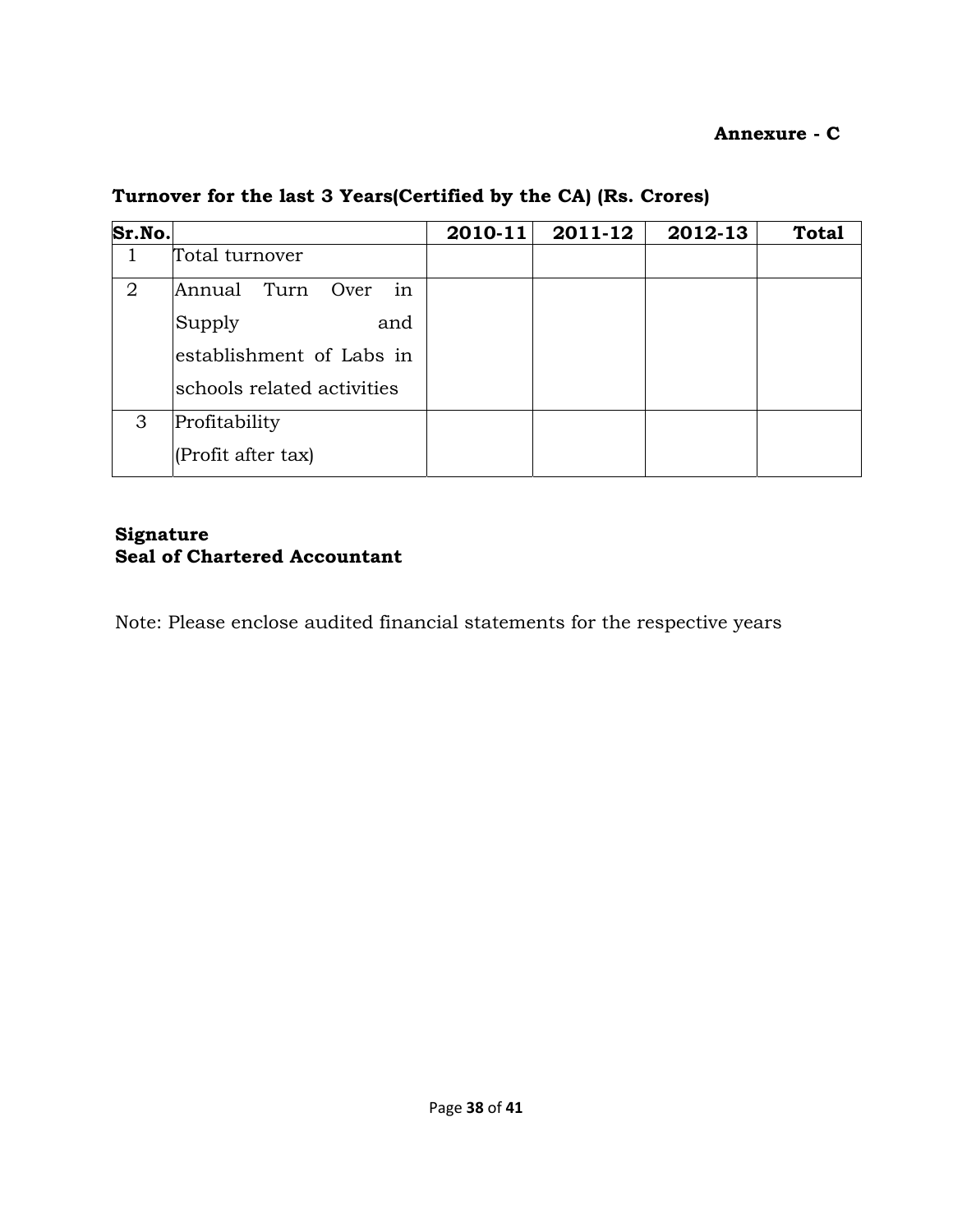**Annexure-D** 

Date: / /

To Director of Higher Education Lalpani, Shimla-1 (Himachal Pradesh)

### **Re: Commercial Bid**

Having examined the Bid Document, we the undersigned, offer to quote the following rates per school towards entire scope of work mentioned under Section –II schedule of requirements.

### **SCOPE OF WORK**

# **Part-A: Security Labs in 26 Govt. Sr. Sec. Schools:**

# **(In figure)**

**…………………………………………………………………………………………………** 

### **(In Words)**

**Rs.……………………………………………………………………………………………** 

Note: Above prices should include all taxes applicable, transport, insurance etc. as applicable at schools site. Conditional bids will be summarily rejected. **CONDITIONS:** 

- a) We undertake, if our Bid is accepted, we shall establish Security Labs in 26 Govt. Sr. Sec. Schools with the terms and conditions in tender document.
- b) If our Bid is accepted, we will furnish Performance Bank Guarantee to the Department of Higher Education for an amount equal to 5% of the bid value issued by a Nationalized Bank and payable at SHIMLA within 7 days of issuance of Letter of Award.
- c) Until a formal contract is prepared and executed, this bid, together with your written acceptance thereof and your notification of award shall constitute a binding contract between us.

We understand that in competing for and if the award is made to us, in executing the above contract we will strictly observe the laws against fraud and corruption in force in India namely "Prevention of corruption act 1988".

e) We understand that you are not bound to accept a lowest offer that you may receive.

# **BID VALIDITY**

The Bid is valid for a period of 180 days from the date of opening of Bid. Place: Date:

### **Signature & Seal of the Bidder:**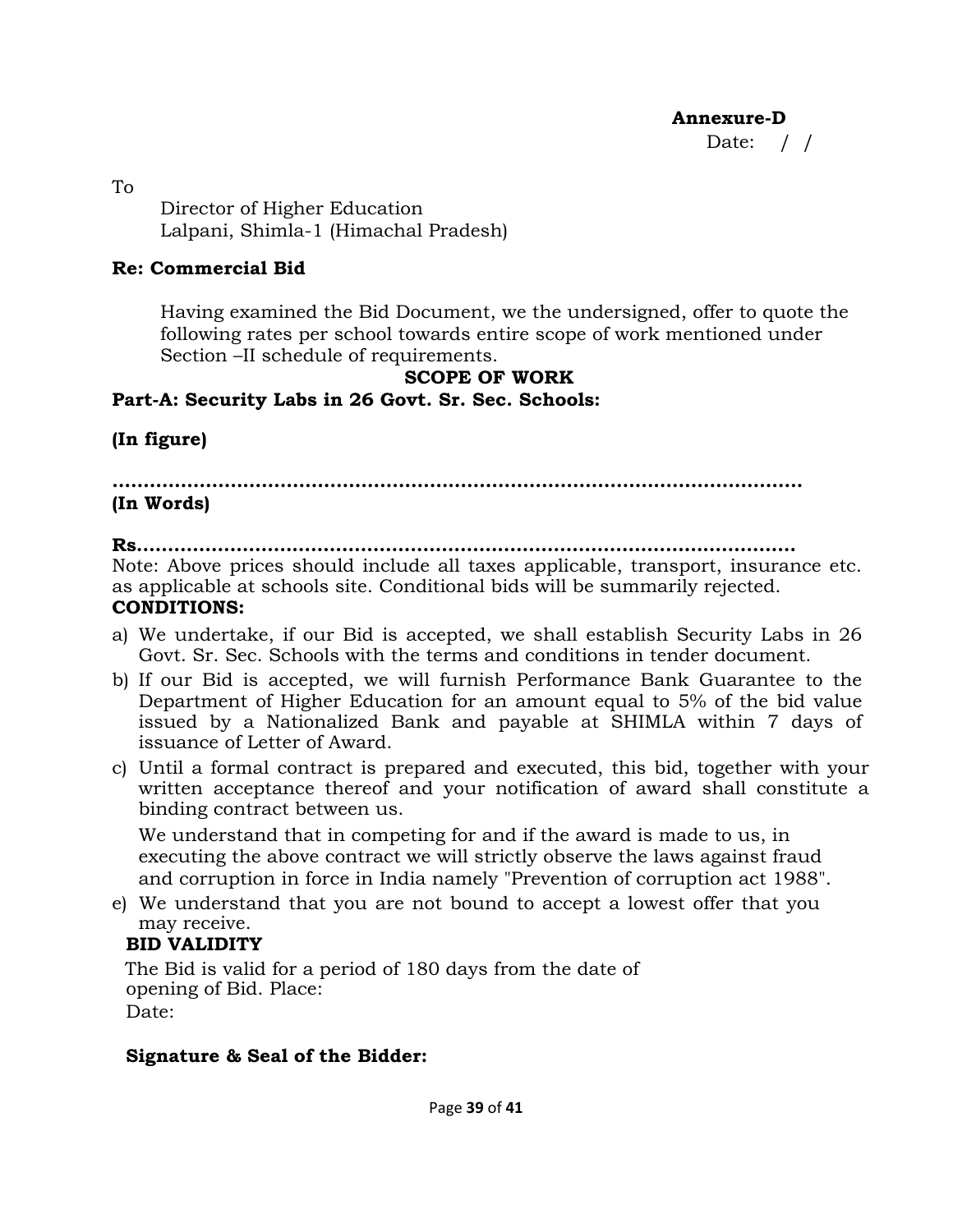### **Commercial Bid Schedule (to be completed by the Bidders)**

| Category | Item        | Quantity | Rate per       | Vat $@$ | <b>Total cost</b> |
|----------|-------------|----------|----------------|---------|-------------------|
|          | Description |          | unit in<br>Rs. |         | per unit          |
|          |             |          |                |         |                   |
|          |             |          |                |         |                   |
|          |             |          |                |         |                   |
|          |             |          |                |         |                   |
|          |             |          |                |         |                   |
|          |             |          |                |         |                   |
|          |             |          |                |         |                   |
|          |             |          |                |         |                   |

#### **Terms & conditions**

- 1. Sales Tax/ Service Tax/VAT- AS mentioned above.
- 2. Delivery: 4 Weeks from the date of placing supply order by Directorate of Higher Education, Himachal Pradesh.
- 3. F.O.R.:- Destination in any where in H.P.
- 4. Payments: 80% after successful delivery of order detail at the end locations.
- 5. Billing: Bidder Company will make the billing in the name of purchaser Department will submit the same in duplicate along with delivery challan reports duly signed/stamped from end users.